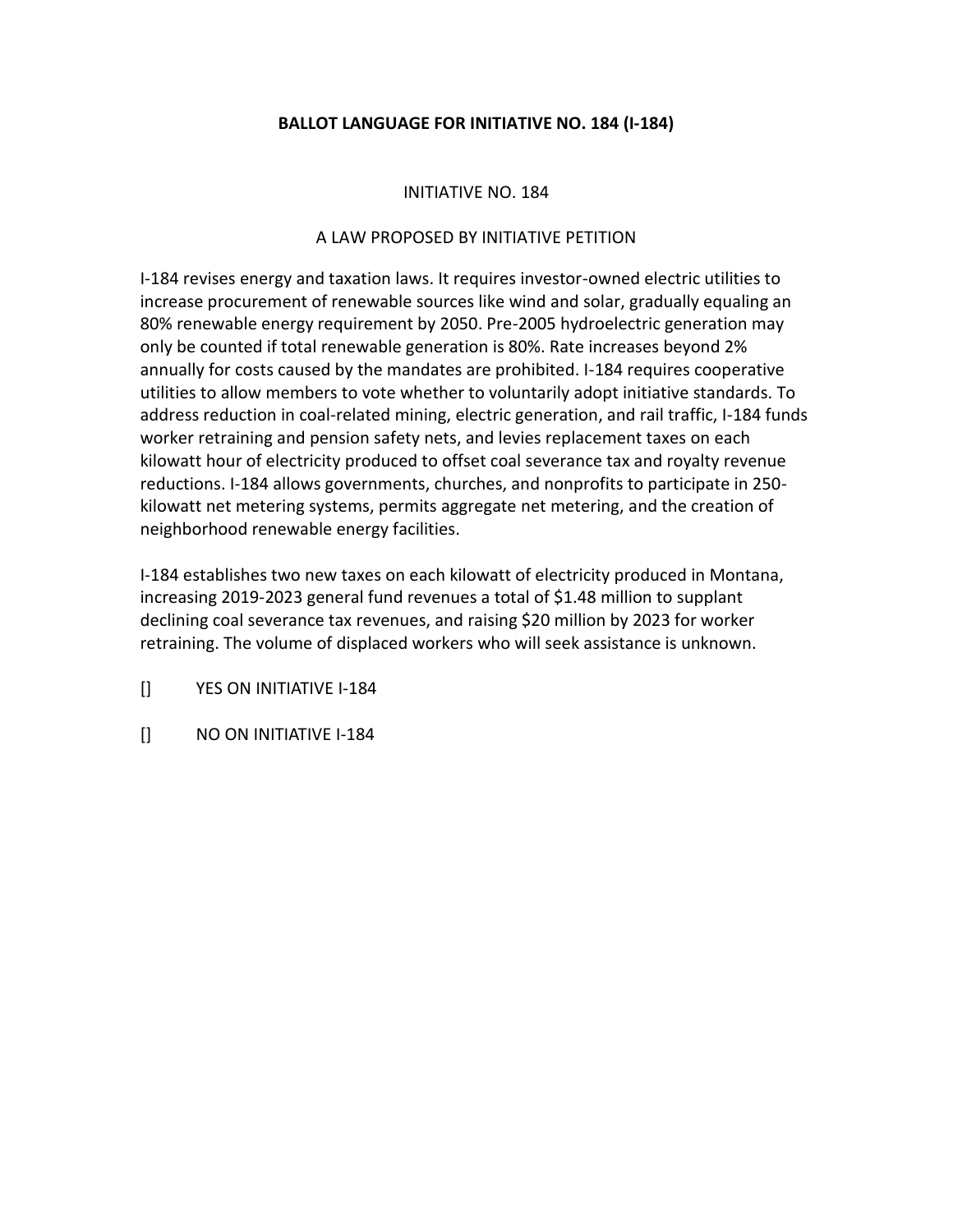## **THE COMPLETE TEXT OF INITIATIVE NO. 184 (I-184)**

Be it enacted by the People of the state of Montana this general revision of renewable energy policy and tax law:

**Section 1.** Section 5-5-230, MCA, is amended to read:

**"5-5-230. Energy and telecommunications interim committee.** (1) The energy and telecommunications interim committee has administrative rule review, draft legislation review, program evaluation, and monitoring functions for the department of public service regulation and the public service commission.

(2) Each biennium through the 2031 legislative session, the committee shall:

(a) review and evaluate the effect that reduction in the use of fossil fuel is having and will have on:

(i) employment and pensions of fossil fuel workers; and

(ii) revenue received pursuant to the Montana coal severance tax, Montana gross proceeds tax on coal, the wholesale energy transaction tax established by 15-72-104, taxes paid to Montana tribes for coal severance, and coal royalties paid to tribes and Montana state, county and local governments; and (b) make recommendations to the legislature and state agencies regarding:

(i) modifications to the tax rates in [section 14];

(ii) training and benefits for fossil fuel and other workers affected by the reduction in fossil fuel use; and

(iii) replacement of revenue loss due to diminution of coal use that can be offset by a tax on savings accruing from the switch to non-fossil fuel generation of electricity."

**NEW SECTION. Section 2. Statement of intent to legislature.** By approving this act, the people of the state of Montana request that the Legislature consider enacting supplemental legislation to implement this act at the legislative session immediately following the general election at which this act was approved. Implementing legislation must include whether a statutory appropriation to the department of labor and industry of amounts in [section 3] and [section 4] accounts are to be added to 17-5-502(3), to achieve the purposes set forth in this act.

**NEW SECTION. Section 3. Tribal coal revenue replacement account.** (1) There is a tribal coal revenue replacement account within the state special revenue fund established in 17-2- 102.

There must be paid into the account:

(a) money from tribal coal royalty replacement taxes and money from tribal taxes in lieu of the Montana coal severance tax collected pursuant to [sections 14(6)(b) and 14(7)(b)];

(b) interest income earned on the account; and

(c) any other funds, including grants, appropriations, or gifts received pursuant to [sections 16 and 18], for the purposes of administering [sections 5, 6, 14(6) and (7), 16, 17, and 18] as the funds relate to tribes.

(2) Funds in the royalty replacement account if statutorily appropriated in 17-5-502(3) by the legislature as provided in [section 2] to the department of labor and industry, and as they relate to tribes, must be administered in accordance with 17-8-101 to be used in accordance with [sections 5, 6, 14(6) and (7), 16, 17, and 18].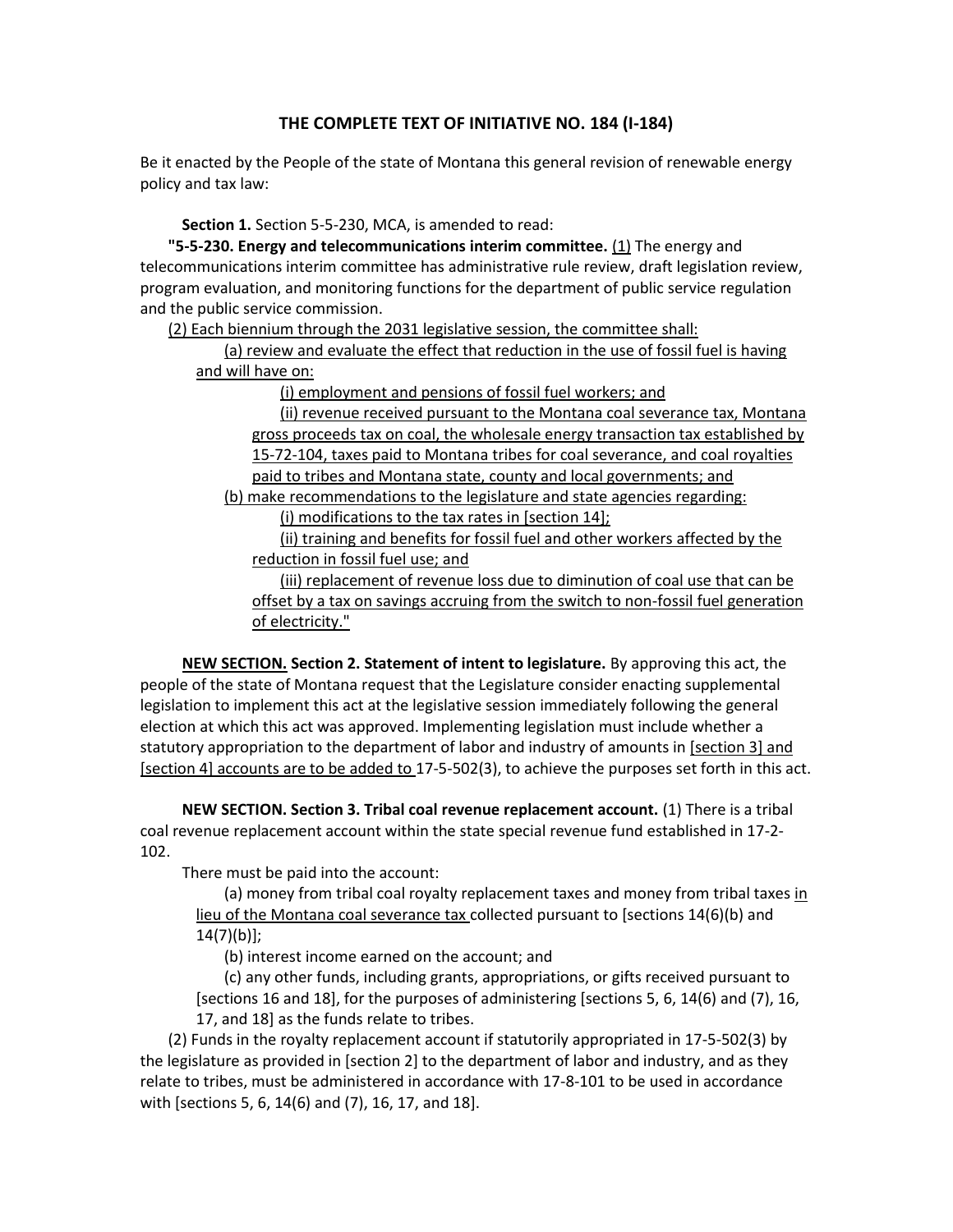**NEW SECTION. Section 4. Displaced fossil fuel worker and fossil fuel retiree account.** (1) There is a displaced fossil fuel worker and fossil fuel retiree account within the state special revenue fund established in 17-2-102. There must be paid into the account:

(a) money from taxes collected pursuant to [section 14(4)(b)];

(b) interest income earned on the account; and

(c) any other funds, including grants, appropriations, or gifts received pursuant to [sections 19 and 20], for the purposes of administering [sections 5, 6, 14(4)(b) and 18 through 21].

(2) Funds in this account, if statutorily appropriated in 17-5-502(3) by the legislature as provided in [section 2] to the department of labor and industry, must be administered in accordance with 17-8-101 to be used in accordance with [sections 5, 6, 14(4)(b) and 18 through 21].

**Section 5.** Section 69-3-2001, MCA, is amended to read:

**"69-3-2001. Short title.** This part, Title 69, chapter 8, part 6, and [sections 12 through 22] may be cited as the "Montana Cohesive Renewable Power Production Energy Policy, Fossil Fuel Worker Retraining, Coal Revenue Replacement, and Rural Economic Development Act"."

**Section 6.** Section 69-3-2002, MCA, is amended to read:

**"69-3-2002. Findings.** The legislature finds and people of Montana find that:

(1) Montana is blessed with an abundance of diverse renewable energy resources;

(2) renewable energy production promotes sustainable rural economic development by creating new jobs and stimulating business and economic activity in local communities across Montana;

(3) increased use of renewable energy will enhance Montana's energy self-sufficiency and independence; and

(4) fuel diversity, economic, and environmental benefits from renewable energy production accrue to the public at large, and therefore all consumers and utilities should support expanded development of these resources to meet the state's electricity demand and stabilize electricity prices.;

(5) as society transfers to energy generation using less coal, Montana will lose:

(a) revenue that comes from coal royalties, the coal severance tax, the coal gross proceeds tax, tribal taxes in lieu of coal severance and coal gross proceeds taxes, and other coal related revenue sources; and

(b) jobs associated with coal production and use.

(6) Montana must therefore:

(a) replace coal-related revenue accruing to its governmental entities with an electrical production tax found in [section 14], passed through to in-state and out-ofstate energy consumers who will benefit from the transition to cleaner, lower cost methods of producing electricity that do not have a fuel cost included in the electricity price;

(b) enable the retraining of displaced fossil fuel workers as provided in [section 19]; which includes, but is not limited to, providing necessary counseling, training, jobs services, mortgage payment help, and health care for displaced fossil fuel workers and their families as society transitions to a renewable energy economy; and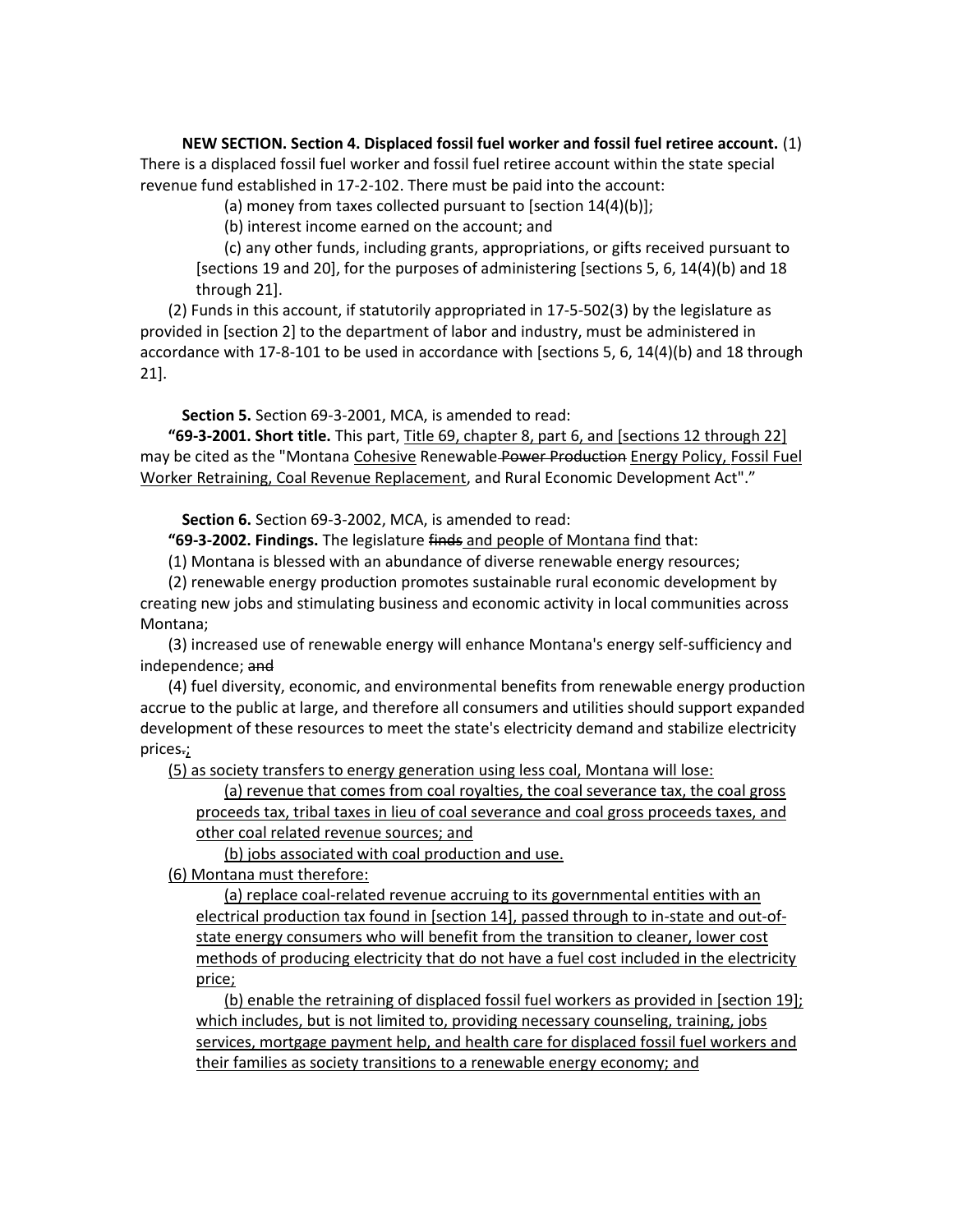(c) establish a safety net for fossil fuel pensioners as provided in [section 19(8)] by augmenting pensions that are not fully funded because the pensioners' employers are bankrupt or defunct."

**Section 7.** Section 69-3-2003, MCA, is amended to read:

**"69-3-2003. Definitions.** As used in this part, unless the context requires otherwise, the following definitions apply:

(1) "Ancillary services" means services or tariff provisions related to generation and delivery of electric power other than simple generation, transmission, or distribution. Ancillary services related to transmission services include energy losses, energy imbalances, scheduling and dispatching, load following, system protection, spinning reserves and nonspinning reserves, and reactive power.

(2) "Balancing authority" means a transmission system control operator who balances electricity supply and load at all times to meet transmission system operating criteria and to provide reliable electric service to customers.

(3) "Coal company" means an entity licensed to do business in Montana and engaged in coal mining.

 $(3)(4)$  "Common ownership" means the same or substantially similar persons or entities that maintain a controlling interest in more than one community renewable energy project even if the ownership shares differ between two community renewable energy projects. Two community renewable energy projects may not be considered to be under common ownership simply because the same entity provided debt or equity or both debt and equity to both projects.

 $(4)(5)$  "Community renewable energy project" means an eligible renewable resource that:

(a) is interconnected on the utility side of the meter in which local owners have a controlling interest and that is less than or equal to 25 megawatts in total calculated nameplate capacity; or

(b)(i) is a project installed and commissioned prior to January 1, 2019;

 $(ii)$  is owned by a public utility; and

(iii) has less than or equal to 25 megawatts in total calculated nameplate capacity; or

(c)(i) is interconnected on the customer side of the meter;

(ii) is located on property owned by the same person who owns the eligible renewable resource; and

(iii)is less than or equal to 25 megawatts in total calculated nameplate capacity; or

(d)(i) is interconnected on the customer side of the meter;

(ii) is leased;

(iii) is located on Montana property owned by the lessee or lessor pursuant to a lease-purchase agreement that meets the requirements of subsection (15); and

(iv) is less than or equal to 25 megawatts in total calculated nameplate capacity.

 $\left\{45\right\}$ (6)(a) "Competitive electricity supplier" means any person, corporation, or governmental entity that is selling electricity to small customers at retail rates in the state of Montana and that is not a public utility or cooperative.

(b) The term does not include governmental entities selling electricity produced only by facilities generating less than 250 kilowatts that were in operation prior to 1990.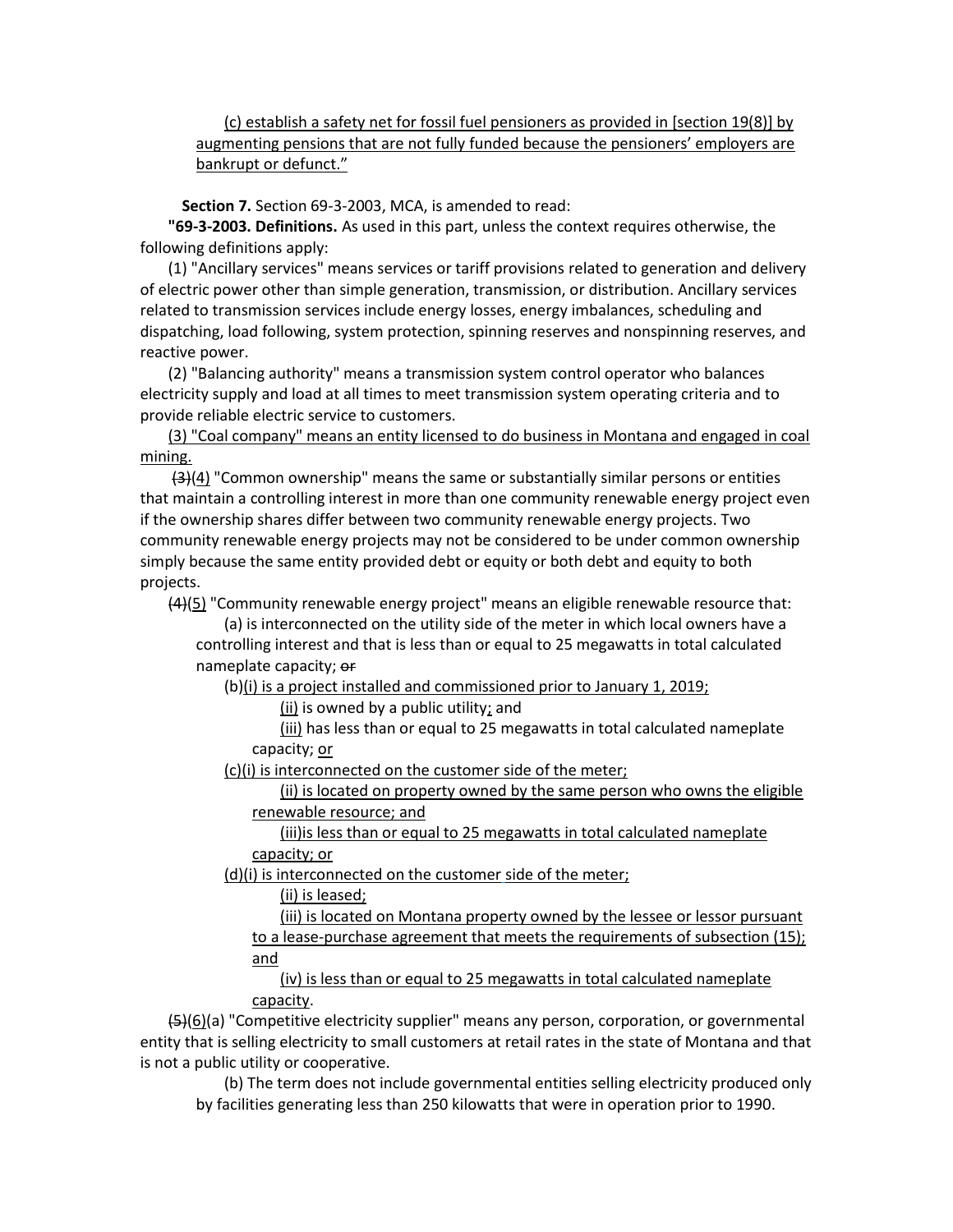$(6)(7)$  "Compliance year" means each calendar year beginning January 1 and ending December 31, starting in 2008, for which compliance with this part must be demonstrated. (7)(8) "Cooperative utility" means:

> (a) a utility qualifying as an electric cooperative pursuant to Title 35, chapter 18; or (b) an existing any municipal electric utility as of May 2, 1997.

 $(8)(9)$  "Dispatch ability" means the ability of either a balancing authority or the owner of an electric generating resource to rapidly start, stop, increase, or decrease electricity production from that generating resource in order to respond to the balancing authority's need to match supply resources to loads on the transmission system.

(10) "Displaced fossil fuel worker" means a person who:

(a) has worked for a coal company, railroad company, or utility company in Montana for at least 24 months prior to losing a full-time job or a part-time job as defined in 39- 11-103, whether year-round or seasonal employment with the company, because the company downsized its workforce by reducing output from or closing a Montana coal mine, or Montana electrical generating facility, or by reducing the amount of coal hauled in Montana by rail;

(b) is unemployed or underemployed; and

(c) is experiencing difficulty obtaining appropriate employment at the prevailing wage of the job the worker held when the worker became unemployed or underemployed.

(11) "Displaced fossil fuel workers' 'account'" or "Displaced fossil fuel workers' 'fund'" means the fund created in [section 4], which must be:

(a) a fund containing a dedicated revenue provision as defined in 17-1-502;

(b) a state special revenue fund as defined in 17-2-102; and

(c) administered in accordance with 17-8-101.

 $\frac{19}{12}$  "Electric generating resource" means any plant or equipment used to generate electricity by any means.

(10)(13) "Eligible renewable resource" means a facility either located within Montana or delivering electricity from another state into Montana that commences commercial operation after January 1, 2005, or a hydroelectric project expansion referred to in subsection  $(10)(d)(iii)(13)(d)(iii)$  or  $(13)(d)(iv)$ , any of which produces electricity from one or more of the following sources:

(a) wind;

(b) solar;

(c) geothermal;

(d) water power, in the case of a hydroelectric project that:

(i) does not require a new appropriation, diversion, or impoundment of water and that has a nameplate rating of 10 megawatts or less;

(ii) is installed at an existing reservoir or on an existing irrigation system that does not have hydroelectric generation as of April 16, 2009, and has a nameplate capacity of 15 25 megawatts or less; or

(iii) meets the requirements for becoming an eligible renewable resource in 69-3-2004(4); or

 $(iii)(iv)$  is an expansion of an existing hydroelectric project that commences construction and increases existing generation capacity on or after October 1, 2013. Engineering estimates of the average incremental generation from the increase in existing generation capacity must be submitted to the commission for review. The commission shall determine an average annual incremental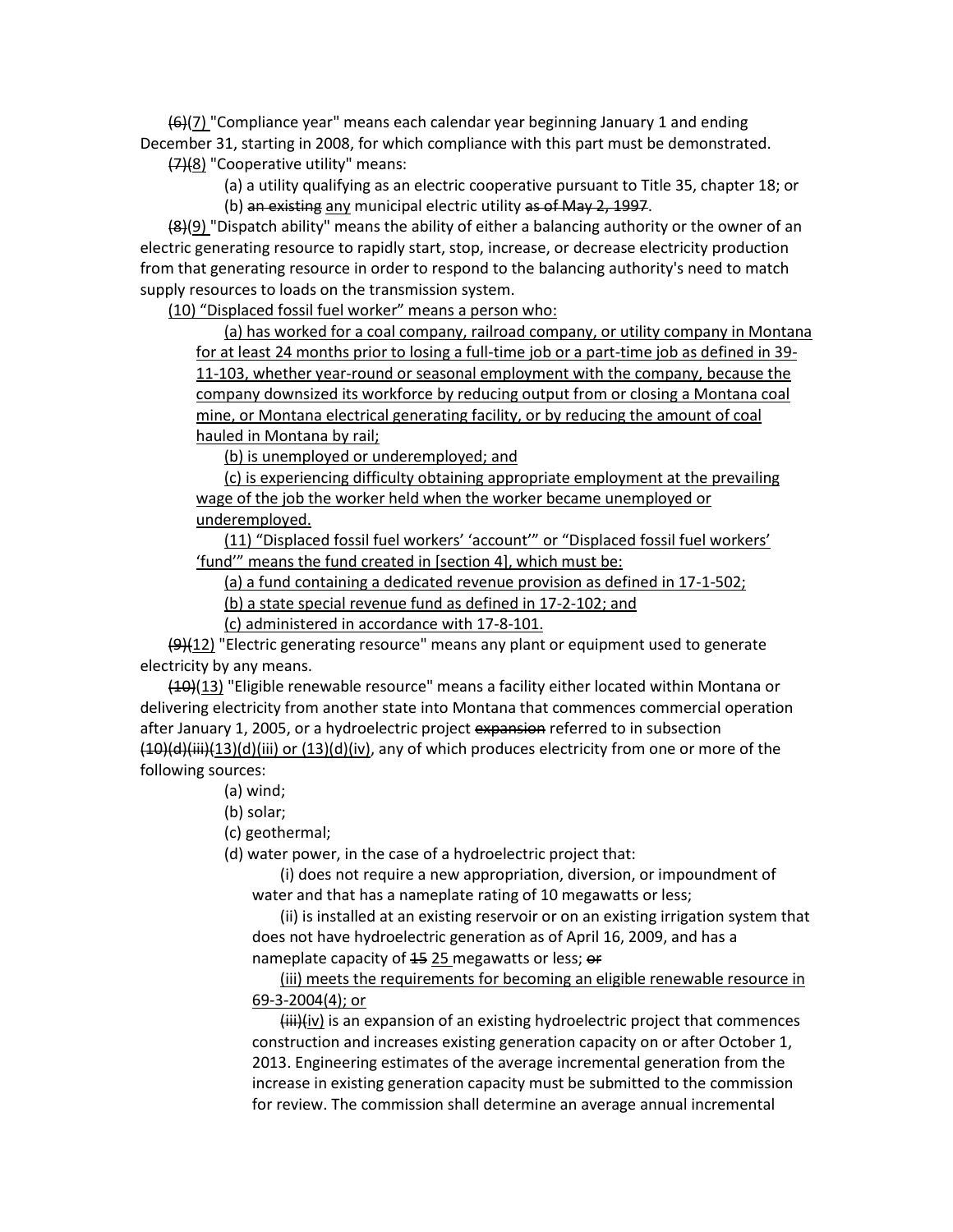generation that will constitute the eligible renewable resource from the capacity expansion, subject to further revision by the commission in the event of significant changes in stream flow or dam operation.

(e) landfill or farm-based methane gas;

(f) gas produced during the treatment of wastewater;

(g) low-emission, nontoxic biomass based on dedicated energy crops, animal wastes, or solid organic fuels from wood, forest, or field residues, including wood pieces that have been treated with chemical preservatives, such as creosote,

pentachlorophenol, or copper-chrome arsenic, and that are used at a facility that has a nameplate capacity of 5 megawatts or less;

(h) hydrogen derived from any of the sources in this subsection  $(10)(13)$  for use in fuel cells; and

(i) the renewable energy fraction from:

(i) the sources identified in this subsection  $(10)(13)$  of electricity production from a multiple-fuel process with fossil fuels;

(ii) flywheel storage as defined in 15-6-157(4)(d);

(iii) hydroelectric pumped storage as defined in 15-6-157(4)(e);

(iv) batteries; and

(v) compressed air derived from any of the sources in this subsection

 $(10)(13)$  that is forced into an underground storage reservoir and later released, heated, and passed through a turbine generator.

(14) "Fossil fuel pensioner" means a person who:

(a) has worked for a coal company in Montana, or utility company in Montana, or worked hauling coal in Montana for a railroad company; and

(b) is drawing a pension or other retirement benefit incurred by a coal company, utility company, or railroad company, or a designee or successor of a coal, utility, or railroad company, or is entitled to draw a pension or other retirement benefit because of that work.

(15)(a) "Lease-purchase agreement" means an agreement between the lessor and a lessee establishing the terms for the lessee's eventual ownership of an eligible renewable resource before or at the end of the lease period. For purposes of this term:

(i) a lessor is an owner of an eligible renewable resource; and

(ii) either a lessee or lessor may own property where the eligible renewable resource is located.

(b) The agreement must include a specific dollar amount by which the lessee or lessee's successor may exercise a right to purchase the eligible renewable resource, and if not already owned by the lessee, the property where the eligible renewable resource is located, at each time the right to purchase or otherwise terminate under the agreement may be exercised.

(c) Unless both parties mutually agree, terms of the lease-purchase agreement may not be determined after a lease is signed.

(d) The term also applies to transactions entered pursuant to Title 69, chapter 3, part 6, if a public utility is the lessor.

 $(11)(16)$  "Local owners" means:

(a) Montana residents;

(b) general partnerships of which all partners are Montana residents;

(c) business entities organized under the laws of Montana that:

(i) have less than \$50 million of gross revenue;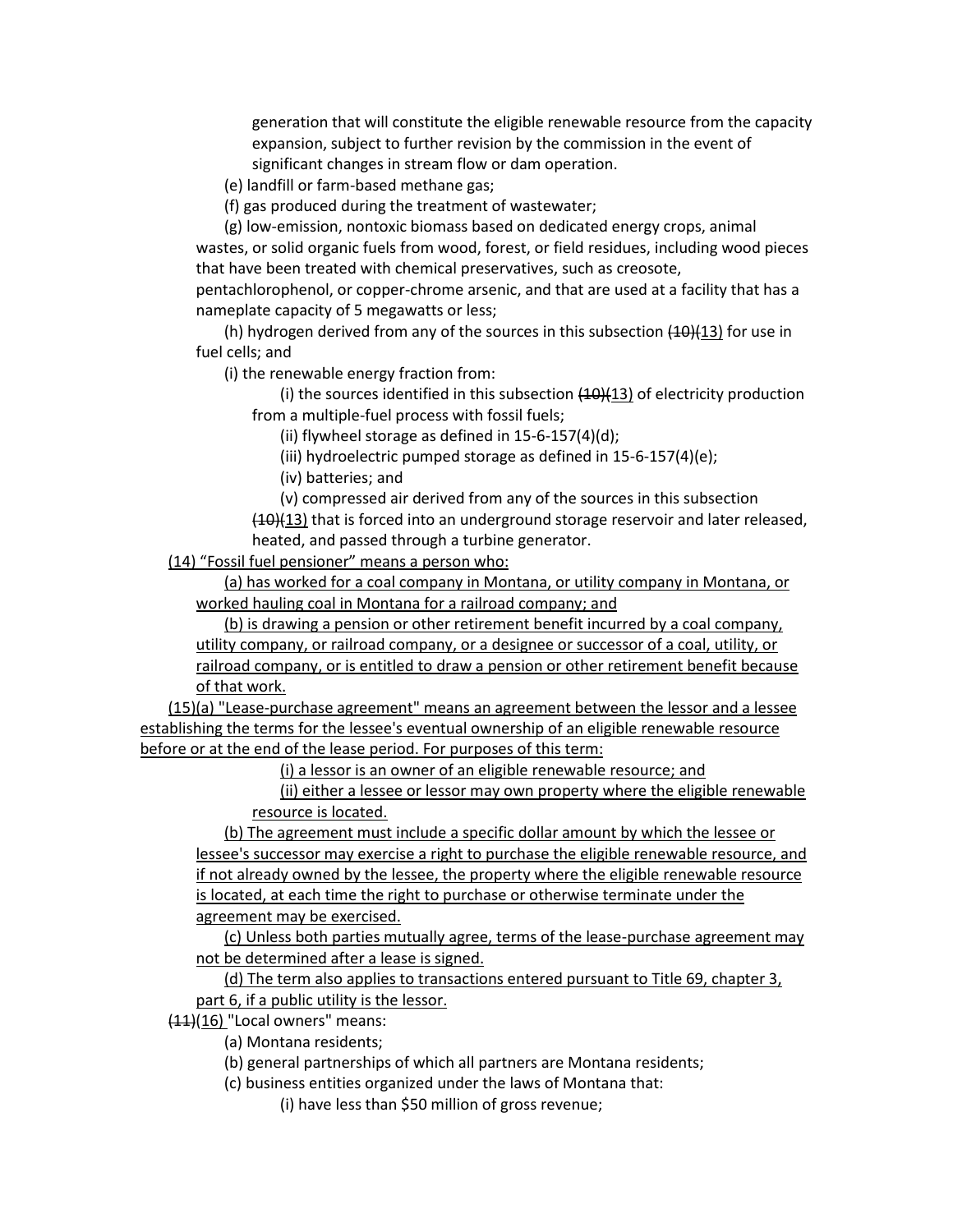(ii) have less than \$100 million of assets; and

(iii) have at least 50% of the equity interests, income interests, and voting interests owned by Montana residents;

(d) Montana nonprofit organizations;

(e) Montana-based tribal councils;

(f) Montana political subdivisions or local governments;

(g) Montana-based cooperatives other than cooperative utilities; or

(h) any combination of the individuals or entities listed in subsections  $(11)(a)(16)(a)$ through  $(11(g)(16)(g))$ .

 $(12)(17)$  "Nonspinning reserve" means offline generation that can be ramped up to capacity and synchronized to the grid within 10 minutes and that is needed to maintain system frequency stability during emergency conditions, unforeseen load swings, and generation disruptions.

 $(13)(18)$  "Public utility" means any electric utility regulated by the commission pursuant to Title 69, chapter 3, on January 1, 2005, including the public utility's successors or assignees.

(19) "Railroad company" means a corporation licensed to do business in Montana that transports coal mined in Montana by rail to an electric generating facility either inside or outside Montana.

 $(14)(20)$  "Renewable energy credit" means a tradable certificate of proof of 1 megawatt hour of electricity, or fraction thereof generated by an eligible renewable resource that is tracked and verified by the commission and includes all of the environmental attributes associated with that 1 megawatt-hour unit of electricity production¸ or fraction thereof.

 $(15)(21)$  "Renewable energy fraction" means the proportion of electricity output directly attributable to electricity and associated renewable energy credits produced by one of the sources identified in subsection (10)(13).

 $(16)(22)$  "Seasonality" means the degree to which an electric generating resource is capable of producing electricity in each of the seasons of the year.

 $(17)(23)$  "Small customer" means a retail customer that has an individual load with an average monthly demand of less than 5,000 kilowatts.

(18)(24) "Spinning reserve" means the online reserve capacity that is synchronized to the grid system and immediately responsive to frequency control and that is needed to maintain system frequency stability during emergency conditions, unforeseen load swings, and generation disruptions.

(19)(25) "Total calculated nameplate capacity" means the calculation of total nameplate capacity of the community renewable energy project and other eligible renewable resources that are:

(a) located within 10  $\frac{1}{2}$  miles of the project; and

(b) constructed within the same 12-month period; and

(c) under common ownership."

(26) "Utility company" means an investor-owned electric or gas utility, rural electric cooperative, electric generation or transmission company, or municipally-owned electric or gas utility licensed to do business in Montana that owns or operates a Montana coal-fired or natural gas-fired electric generating facility or a part of such facility."

**Section 8.** Section 69-3-2004, MCA, is amended to read:

**"69-3-2004. Renewable resource standard -- administrative penalty -- waiver.** (1) Except as provided in 69-3-2007 [section 13] and subsections (11) through (14) of this section, a graduated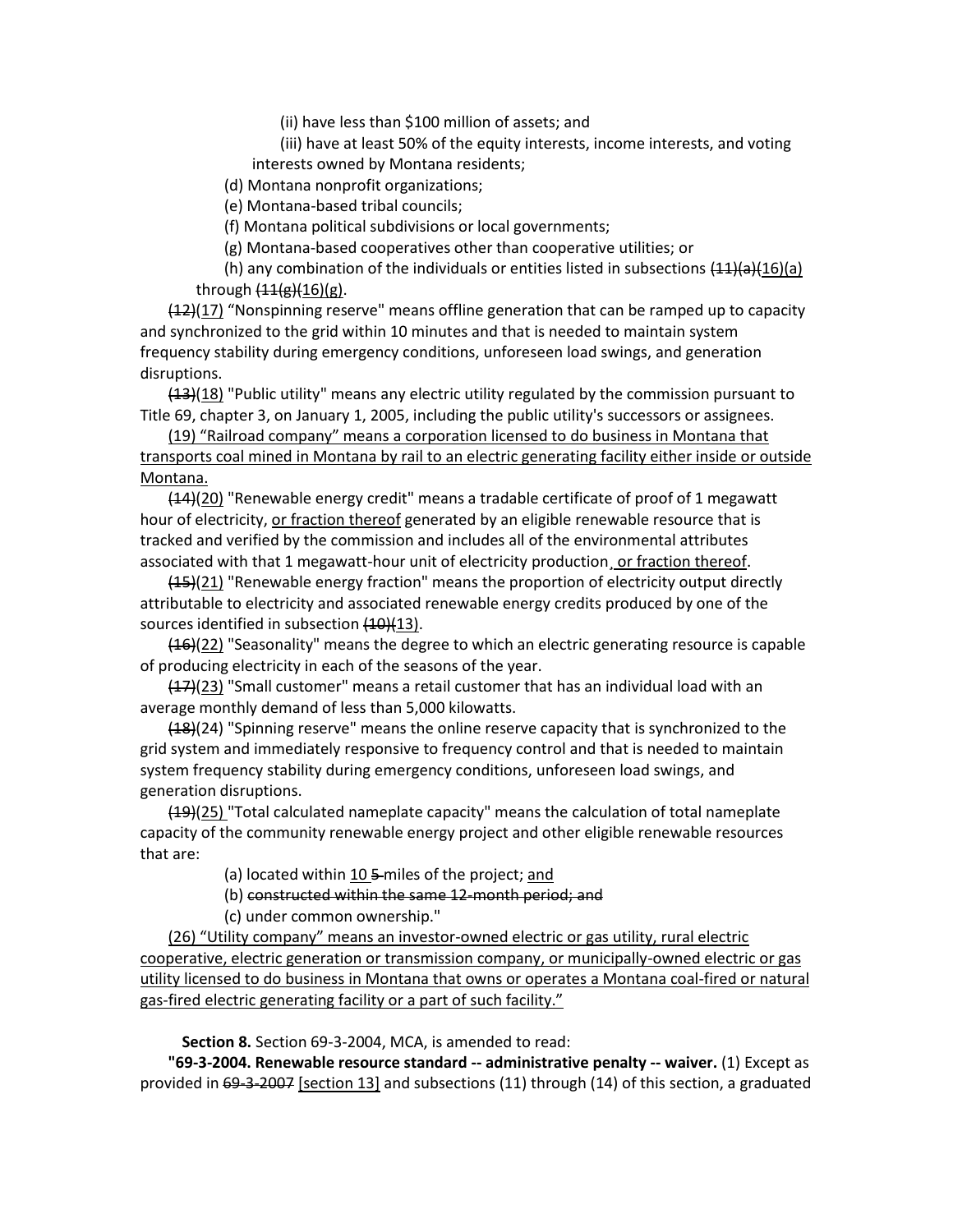renewable energy standard is established for public utilities and competitive electricity suppliers as provided in subsections (2)  $t$ hrough (4) and (3) of this section.

(2) In each compliance year beginning January 1, 2008, through December 31, 2009, each public utility and competitive electricity supplier shall procure a minimum of 5% of its retail sales of electrical energy in Montana from eligible renewable resources.

(3)(a) In each compliance year beginning January 1, 2010, through December 31, 2014, each public utility and competitive electricity supplier, except as provided in subsections (13) and (14), shall procure a minimum of 10% of its retail sales of electrical energy in Montana from eligible renewable resources.

(b) Beginning January 1, 2012, as part of their compliance with subsection (3)(a), public utilities shall purchase both the renewable energy credits and the electricity output from community renewable energy projects that total at least 50 megawatts in nameplate capacity.

(c) Public utilities shall proportionately allocate the purchase required under subsection (3)(b) based on each public utility's retail sales of electrical energy in Montana in the calendar year 2011.

 $(4)(2)(a)$  In the each compliance year beginning January 1, 2015, and in each succeeding compliance year, through December 31, 2019, each public utility and competitive electricity supplier, except as provided in subsections (13) and (14), shall procure a minimum of 15% of its retail sales of electrical energy in Montana from eligible renewable resources.

(b)(i) As part of their compliance with subsection  $(4)(a)$  subsections  $(2)(a)$  and  $(3)$ , public utilities shall purchase renewable energy credits, or both the renewable energy credits and the electricity output from community renewable energy projects that total:

(A) at least 75 megawatts in nameplate capacity; and.

(B) at least 15% of the cumulative calculated nameplate renewable energy capacity added during each compliance period beginning in 2020 through the then current compliance period. As each compliance period occurs, the annual purchase requirement of subsection (3) must be added to purchases previously required under subsections (2)(b)(i)(A) and, if applicable, this subsection (2)(b)(i)(B) to determine the cumulative total.

(ii) $(A)$  After December 31, 2018, in In meeting the standard in subsection  $(4)(b)(i)(2)(b)(i)$ , a public utility shall may include any combination of:

> (I) purchases made under subsection (3)(b) electricity and renewable energy credit purchased from community renewable energy projects, customer-generators or neighborhood renewable energy facility owners or customers; or

(II) renewable energy credits purchased from community renewable energy projects, customer-generators, or

neighborhood renewable energy facility owners or customers. (B) At least half of the renewable energy credits or renewable

energy credits coupled with renewable electricity output purchased to meet subsection (2)(b)(i)(B) requirements must come from projects that are less than or equal to 3 megawatts in calculated nameplate capacity.

(C) Nothing in this part prevents persons from selling or buying renewable energy credits separately from electricity output, or selling or buying electricity output separately from renewable energy credits.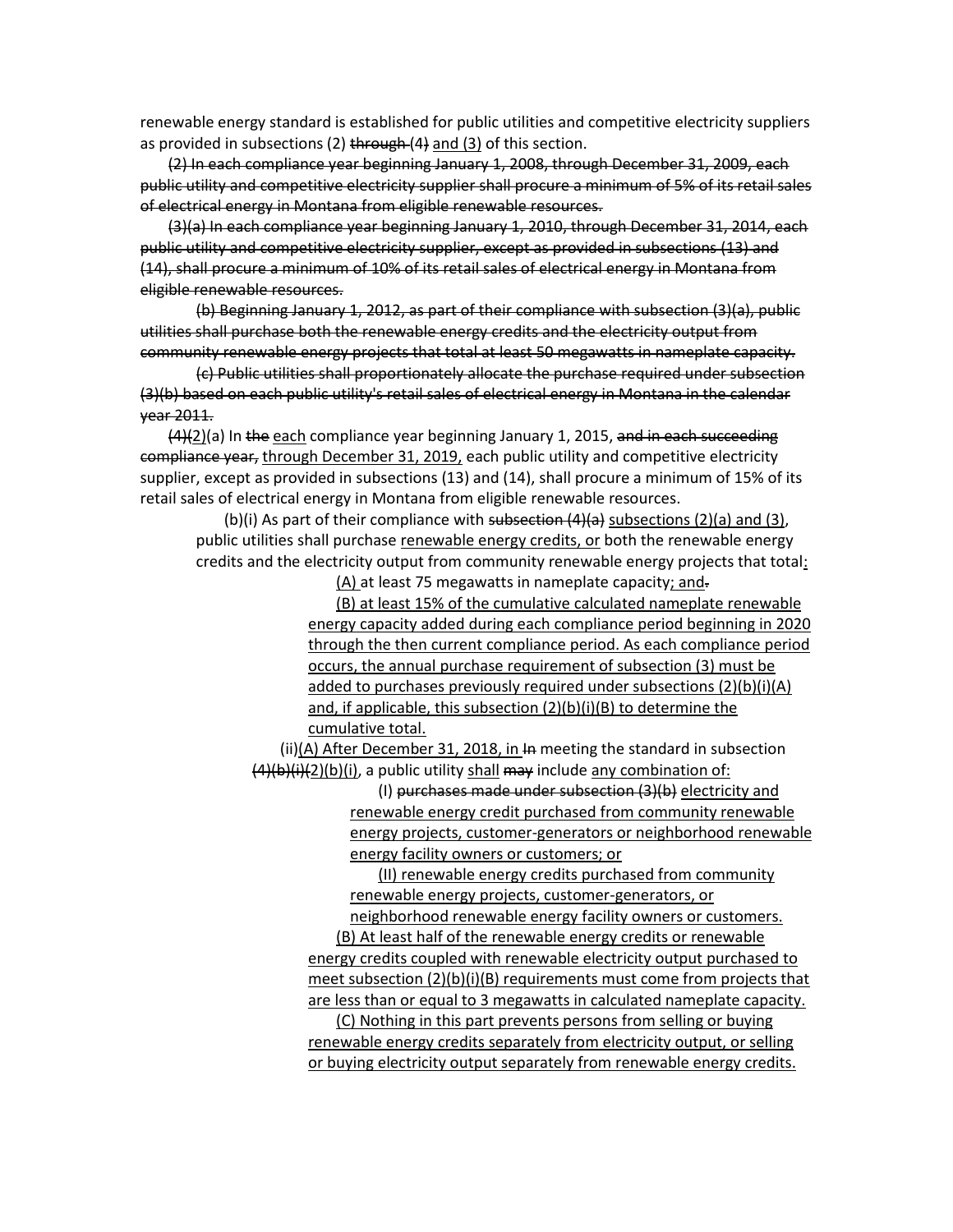(c) Public utilities shall proportionately allocate the purchase required under subsection  $(4)(b)(2)(b)$  based on each public utility's proportion of the total retail sales of electrical energy by public utilities in Montana in the calendar year 2014.

(3) Except as provided in subsections (13) and (14), each public utility and competitive electricity supplier, in the compliance year beginning:

(a) January 1, 2020, shall procure a minimum of 20% of its retail sales of electrical energy in Montana from eligible renewable resources;

(b) January 1, 2021, and in each succeeding compliance year through December 31, 2025, shall procure an additional 4%, incrementally increased each year by 4% and, in combination with electricity from eligible renewable resources required under subsections (2) and (3)(a), totaling at least 40% in 2025 of its retail sales of electrical energy in Montana from eligible renewable resources;

(c) January 1, 2026, and in each succeeding compliance year through December 31, 2040, shall procure an additional 2%, incrementally increased each year by 2% and, in combination with electricity from eligible renewable resources required under subsections (2), (3)(a) and (3)(b), totaling at least 70% in 2040 of its retail sales of electrical energy in Montana from eligible renewable resources;

(d) January 1, 2041, and in each succeeding compliance year through December 31, 2050, shall procure an additional 1%, incrementally increased each year by 1% and, in combination with electricity from eligible renewable resources required under subsections (2), (3)(a), (3)(b), and (3)(c), totaling at least 80% in 2050 and thereafter of its retail sales of electrical energy in Montana from eligible renewable resources.

(4)(a)(i) As part of compliance with this section, a public utility or competitive electricity supplier may count as an eligible renewable resource a hydroelectric facility not otherwise an eligible renewable resource as defined in 69-3-2003 if the annual output of electricity, not already counted as coming from an eligible renewable resource, by all hydroelectric facilities owned by the utility or competitive electricity supplier during the compliance year, plus the annual output of renewable electricity required for the public utility or competitive electricity supplier to meet the requirements of subsection (3) during that compliance year, is equal to or more than 80% of the annual retail sales of electricity for the public utility or competitive electricity supplier for that compliance year.

> (ii) If at any time a public utility or competitive electricity supplier's retail sales of electrical energy in Montana from eligible renewable resources is required to be more than 80% as provided in subsection (3)(d), in accordance with subsection (7)(d) as part of compliance with this section, a public utility or competitive electricity supplier may only count as an eligible renewable resource for that compliance year, a hydroelectric facility not otherwise an eligible renewable resource as defined in 69-3-2003 if the annual output of electricity by all hydroelectric facilities, not already counted as coming from an eligible renewable resource, owned by the utility or competitive electricity supplier during that compliance year, plus the annual output of electricity required for the public utility or competitive electricity supplier to meet the increased requirements of 69-3-2004(3) for that compliance year, is equal to or greater than the highest percentage of increase above 80% of the annual sales of electricity for the public utility or competitive electricity supplier required by the future increase.

(b) When calculating electricity from hydroelectric facilities or renewable energy credits generated from hydroelectric facilities, a public utility or competitive electricity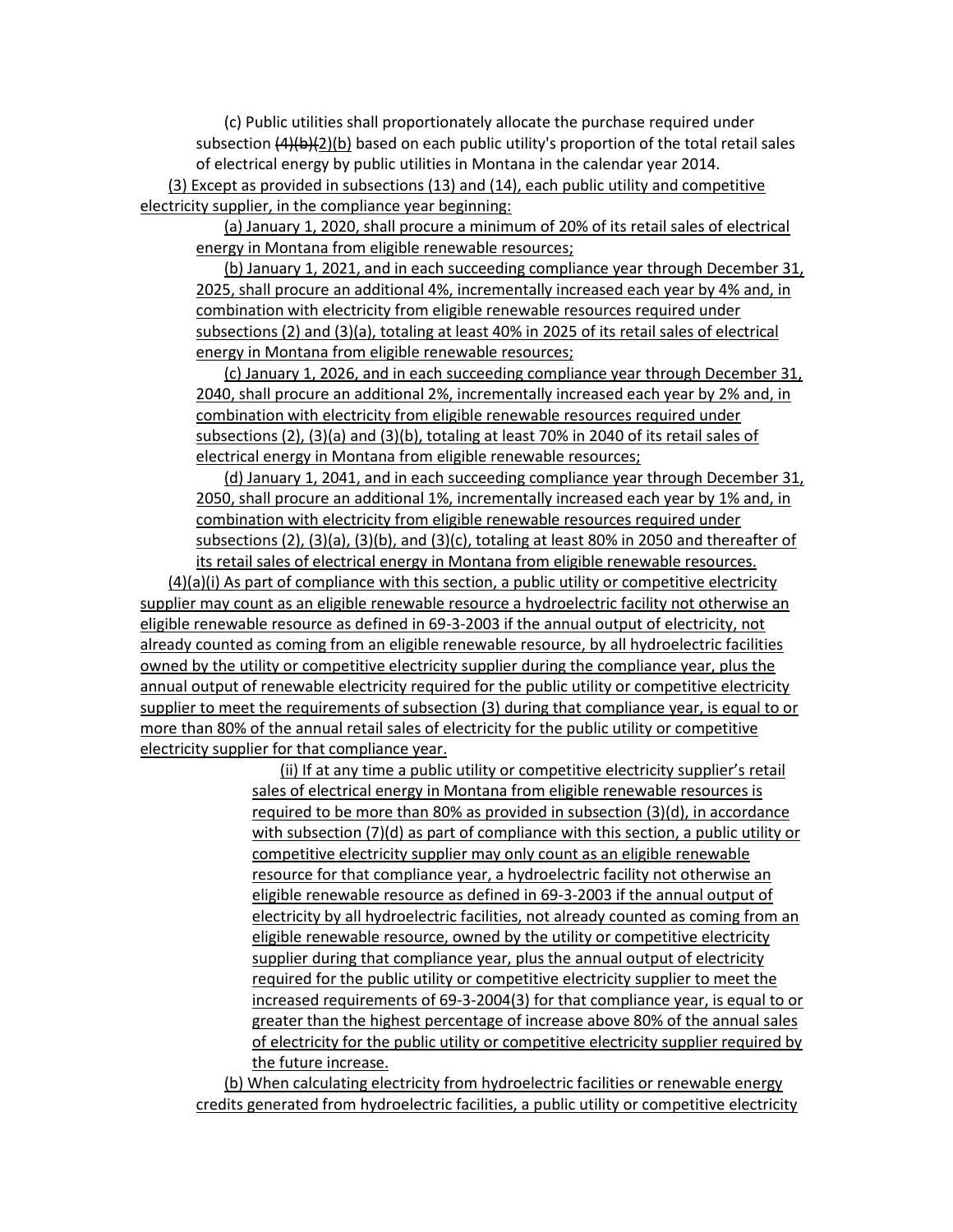supplier may not count electricity or renewable energy credits purchased from hydroelectric facilities not owned by the utility or the competitive electric supplier unless the hydroelectric facility producing the electricity is an eligible renewable resource as defined in 69-3-2003.

 $(5)(a)$  In complying with the standards required under subsections (2) through  $(4)$  and  $(3)$ , a public utility or competitive electricity supplier shall, for any given compliance year, calculate its procurement requirement based on the public utility's or competitive electricity supplier's previous year's sales of electrical energy to retail customers in Montana.

(b) The standards in subsections (2) through  $(4)$  and  $(3)$  must be calculated on a delivered-energy basis after accounting for any line losses.

(6) A public utility or competitive electricity supplier has until 3 months following the end of each compliance year to purchase renewable energy credits for that compliance year.

 $(7)(a)$  In order to To meet the standards established in subsections (2) through (4) and (3), a public utility or competitive electricity supplier may only use:

> (i) electricity from an eligible renewable resource in which the associated renewable energy credits have not been sold separately;

(ii) renewable energy credits sold only once and created by an eligible renewable resource purchased separately from the associated electricity; or

(iii) any combination of subsections  $(7)(a)(i)$  and  $(7)(a)(ii)$ .

(b) A public utility or competitive electricity supplier may not resell renewable energy credits and count those sold credits against the public utility's or the competitive electricity supplier's obligation to meet the standards established in subsections (2) through  $(4)$  and  $(3)$ .

(c) Renewable energy credits sold through a voluntary service such as the one provided for in 69-8-210(2) may not be applied against a public utility's or competitive electricity supplier's obligation to meet the standards established in subsections (2) through  $(4)$  and  $(3)$ .

(d) Renewable energy credits from an eligible renewable resource that are not used by a public utility, competitive electricity supplier, community renewable energy project, or Montana property owner that owns the eligible renewable resource to meet the requirements of this section may be sold to others.

(8) Nothing in this part limits a public utility or competitive electricity supplier from exceeding the standards established in subsections (2) through (4) and (3).

(9) If a public utility or competitive electricity supplier exceeds a standard established in subsections (2) through  $(4)$  and  $(3)$  in any compliance year, the public utility or competitive electricity supplier may carry forward the amount by which the standard was exceeded to comply with the standard in either or both any or all of the 2 subsequent compliance years. The carryforward may not be double-counted.

(10) Except as provided in subsections (11) and (12), if a public utility or competitive electricity supplier is unable to meet the standards established in subsections (2) through (4) and (3) in any compliance year, that public utility or competitive electricity supplier shall pay an administrative penalty, assessed by the commission, of \$10 for each megawatt hour of renewable energy credits that the public utility or competitive electricity supplier failed to procure. A public utility may not recover this penalty in electricity rates. Money generated from these penalties must be deposited in the universal low-income energy assistance fund established in 69-8-412(1)(b).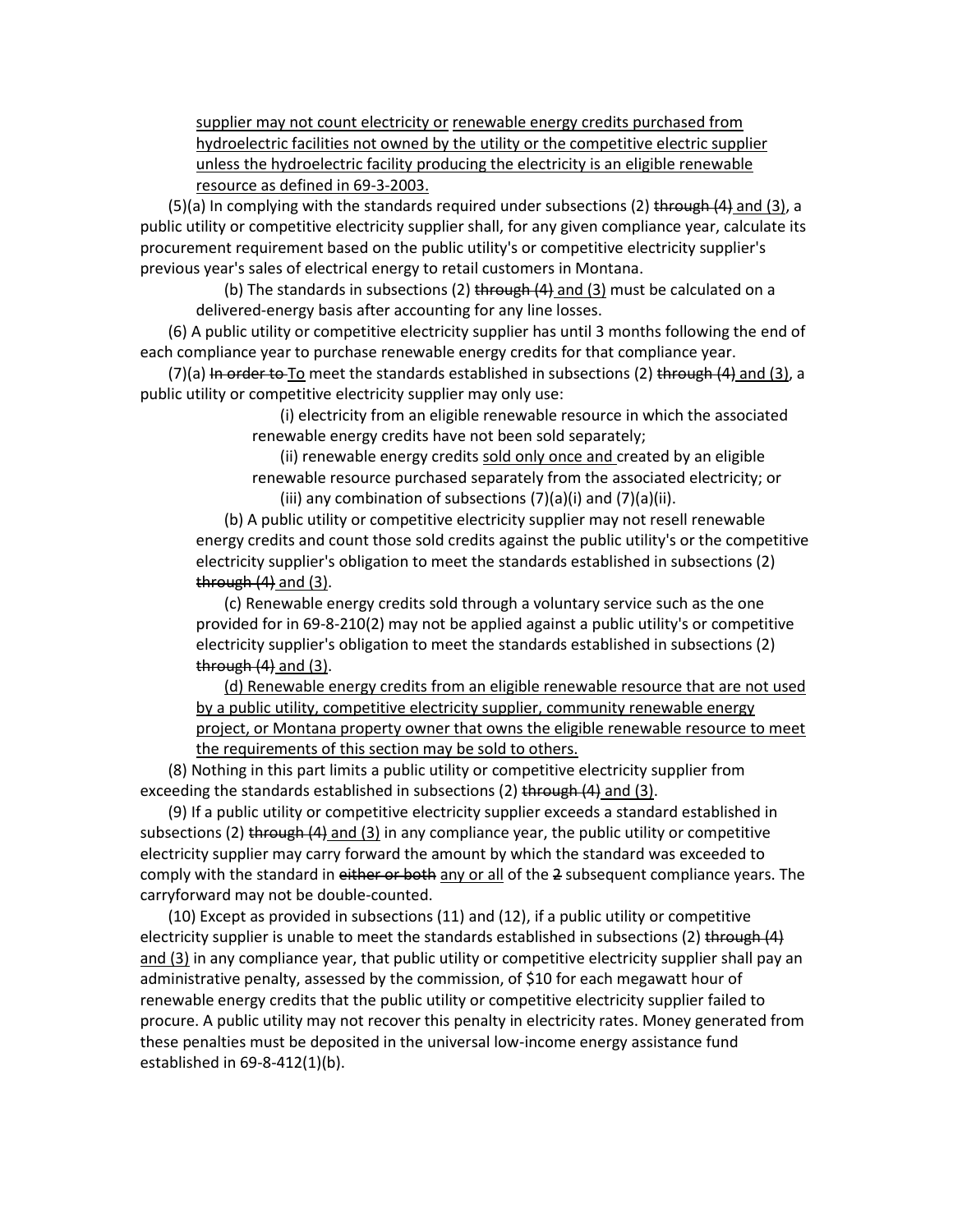(11) A public utility or competitive electricity supplier may petition the commission for a short-term waiver from full compliance with the standards in subsections (2) through (4) and (3) and the penalties levied under subsection (10). The petition must demonstrate that the:

(a) the public utility or competitive electricity supplier has undertaken all reasonable steps to procure renewable energy credits under long-term contract, but full compliance cannot be achieved either because renewable energy credits cannot be procured or for other legitimate reasons that are outside the control of the public utility or competitive electricity supplier; or

(b) the integration of additional eligible renewable resources into the electrical grid will clearly and demonstrably jeopardize the reliability of the electrical system and that the public utility or competitive electricity supplier has undertaken all reasonable steps to mitigate the reliability concerns; or

(c) if the waiver involves the public utility not meeting the community renewable energy requirement, the utility must have offered a price to:

(i) the community renewable energy projects for the required energy and renewable energy credits at least equal to the current avoided cost of electricity anticipated to be incurred from any planned new coal-fired or gas-fired electric generating facility, whichever is to be built first; and

(ii) customer-generators, neighborhood renewable energy facility customers or owners at least equal to the added cost the public utility is charging its customers to buy eligible renewable electricity, renewable electricity credits, or both offered to them.

(12)(a) Retail sales made by a competitive electricity supplier according to prices, terms, and conditions of a written contract executed prior to April 25, 2007, are exempt from the standards in subsections  $(2)$  through  $(4)$  and  $(3)$ .

(b) The exemption provided for in subsection (12)(a) is terminated upon:

(i) modification after April 25, 2007, of the prices, terms, or conditions in a written contract; or

(ii) extension of the contract.

(13) A public utility that served 50 or fewer retail customers in Montana on December 31, 2012, is exempt from the requirements of subsections (2) through (4) and (3).

(14)(a) A competitive electricity supplier with four or fewer small customers in Montana is exempt from the requirements of subsections (2) through (4) and (3).

(b) For the purposes of determining the number of small customers served by a competitive electricity supplier, an entity that purchases electricity for commercial or industrial use and does not resell electricity to others is one small customer regardless of the number of its metered locations."

**Section 9.** Section 69-3-2005, MCA, is amended to read:

**"69-3-2005. Procurement -- cost recovery -- reporting.** (1) In meeting the requirements of this part, a public utility shall:

(a) conduct renewable energy solicitations under which the public utility offers to purchase renewable energy credits, either with or without the associated electricity, under contracts of at least 10 years in duration;

(b) consider the importance of geographically diverse rural economic development when procuring renewable energy credits; and

(c) consider the importance of dispatch ability, seasonality, and other attributes of the eligible renewable resource contained in the commission's supply procurement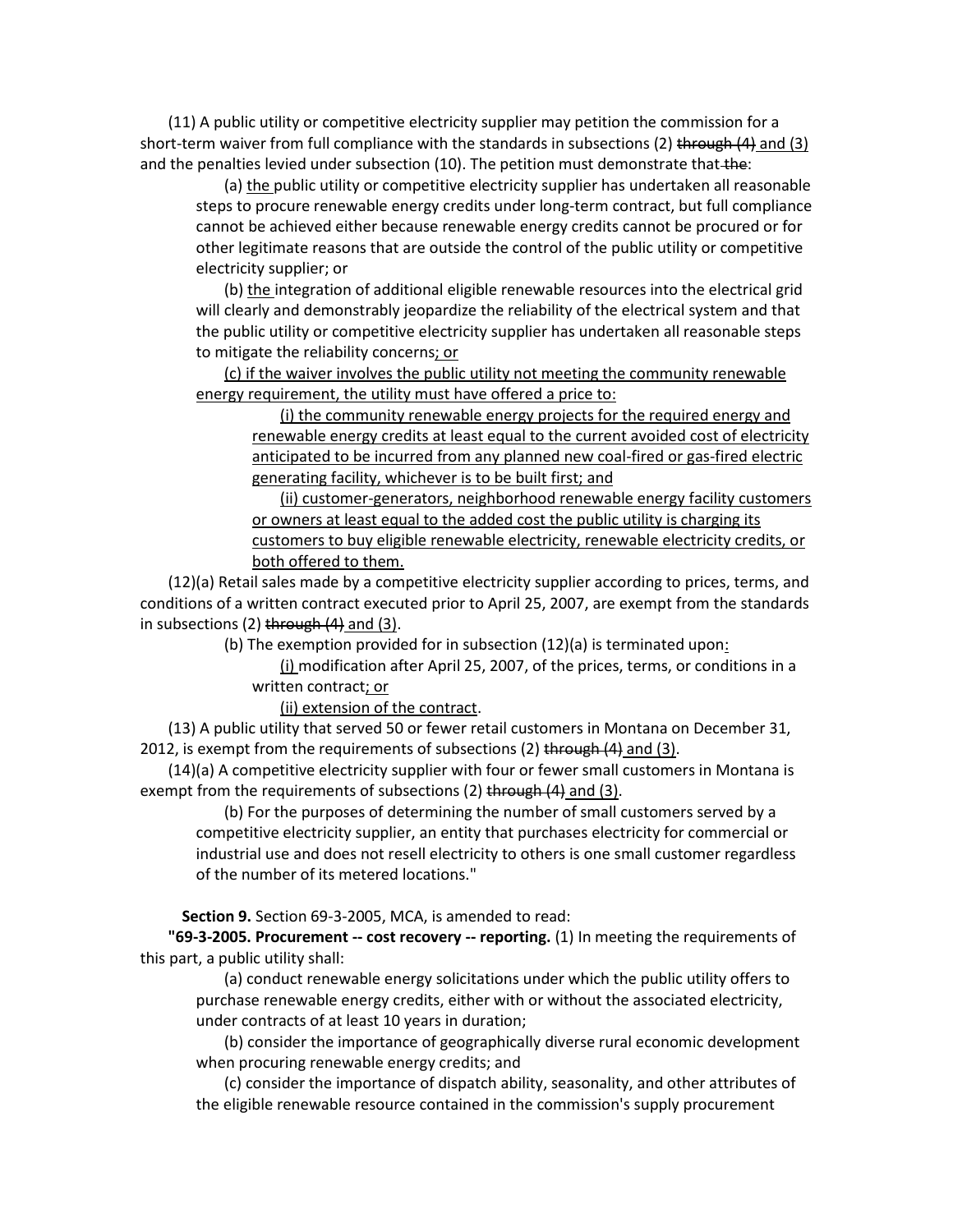rules when considering the procurement of renewable energy or renewable energy credits.

(2) A public utility that intends to enter into contracts of less than 10 years in duration shall demonstrate to the commission that these contracts will provide a lower long-term cost of meeting the standard established in 69-3-2004.

(3)(a) Contracts signed for projects located in Montana must require all contractors to give preference to the employment of bona fide Montana residents, as defined in 18-2-401, in the performance of the work on the projects if the Montana residents have substantially equal qualifications to those of nonresidents.

(b) Contracts signed to construct or operate for projects located in Montana must require all contractors and project operators to pay the standard prevailing rate of wages for the work performed heavy construction, as provided in 18-2-414 through 18-2-419., during the construction phase of the project.

(4) All contracts signed by a public utility to meet the requirements of this part are eligible for advanced approval under procedures established by the commission. Upon advanced approval by the commission, these contracts are eligible for cost recovery from ratepayers, except that nothing in this part limits the commission's ability to subsequently, in any future cost-recovery proceeding, inquire into the manner in which the public utility has managed the contract and to disallow cost recovery if the contract was not reasonably administered.

(5) A public utility or competitive electricity supplier shall submit renewable energy procurement plans to the commission in accordance with rules adopted by the commission. The plans must be submitted to the commission on or before:

(a) June 1, 2013 2019, for the standard required in 69-3-2004(4) 69-3-2004(3)(a); and

(b) June 1, 2020, for the standard required in 69-3-2004(3)(b);

(c) June 1, 2026, for the standard required in 69-3-2004(3)(c);

(d) June 1, 2041, for the standard required in 69-3-2004(3)(d); and

 $(b)(e)$  any additional future dates as required by the commission.

(6) A public utility or competitive electricity supplier shall submit annual reports, in a format to be determined by the commission, demonstrating compliance with this part for each compliance year. The reports must be filed by March 1 of the year following the compliance year.

(7) For the purpose of implementing this part, the commission has regulatory authority over competitive electricity suppliers."

**Section 10.** Section 69-3-2006, MCA, is amended to read:

**"69-3-2006. Commission authority -- rulemaking authority.** (1) The commission has the authority to generally implement and enforce the provisions of this part.

(2) The commission shall adopt rules before June 1, 2006 June 1, 2019, to:

(a) select a renewable energy credit tracking system to verify compliance with this part;

(b) establish a system by which renewable resources become certified as eligible renewable resources;

(c) define the process by which waivers from full compliance with this part may be granted;

(d) establish procedures under which contracts for eligible renewable resources and renewable energy credits may receive advanced approval;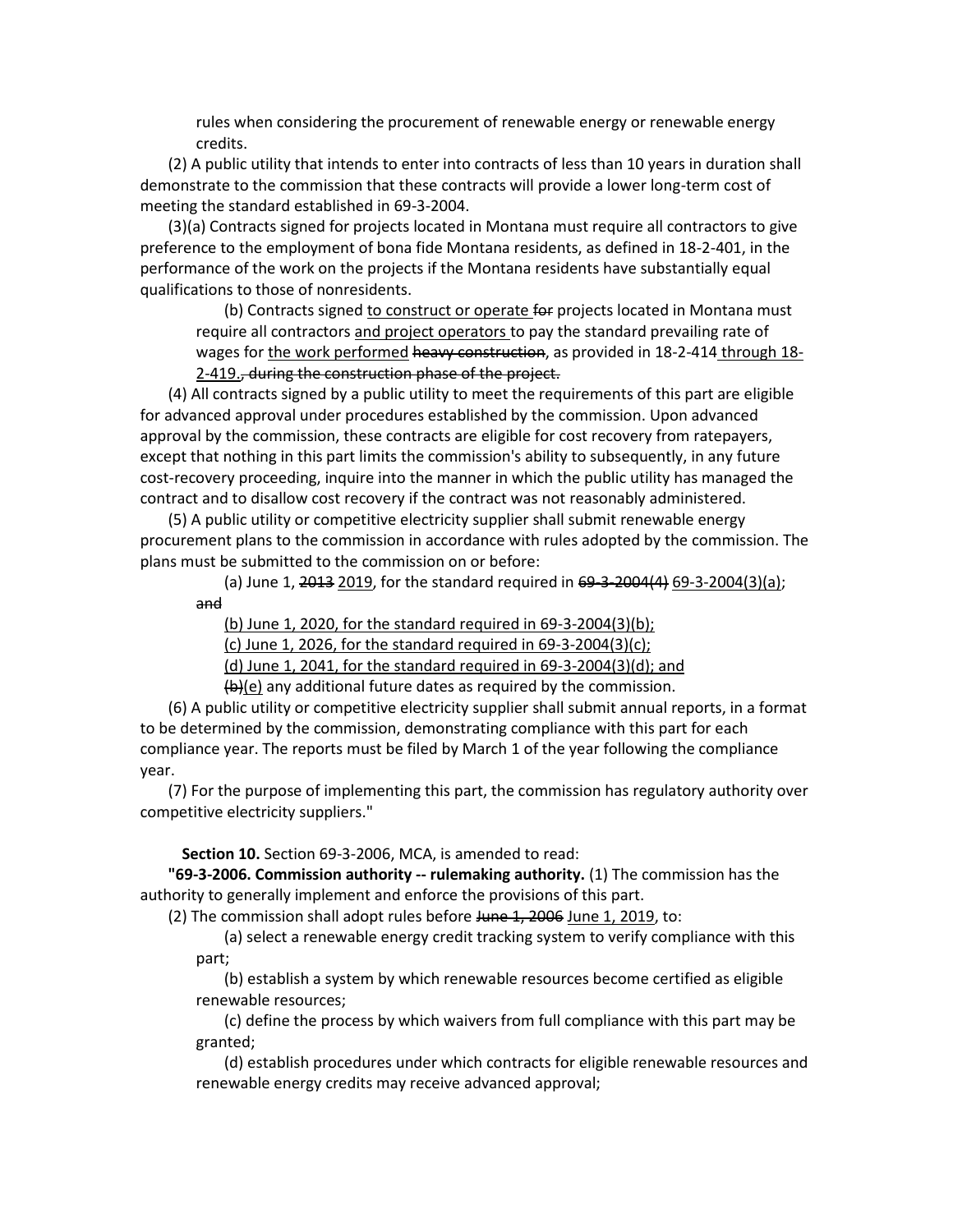(e) define the requirements governing renewable energy procurement plans and annual reports; and

(f) establish maximum retail rate impacts in accordance with [section 13];

(g) determine how to track and verify the use of renewable energy credits

generated by net metering systems and neighborhood renewable energy facilities used to comply with this part; and

 $(f)(h)$  generally implement and enforce the provisions of this part.

(3) The commission may adopt rules to ensure that the calculation of energy generation and the renewable energy credits for eligible renewable resources under

69-3-2003<del>(10)(16)(d)(iii)(</del>13) reflects the actual electrical production from the expansion as typically reduced by seasonal water conditions."

**Section 11.** Section 69-3-2008, MCA, is amended to read:

**"69-3-2008. Cooperative utility -- exemption -- standard.** (1) A Except as provided in [section 12] and subsection (2) of this section, a cooperative utility is exempt from the graduated renewable energy standard established in 69-3-2004.

(2)(a) Each governing body of a cooperative utility that has 5,000 or more customers that serves 100 or more meters or is a generation and transmission cooperative as defined in 35-18- 318 is responsible for implementing and enforcing a renewable energy standard for that cooperative utility or that generation and transmission cooperative that recognizes the intent of the legislature and the people of Montana to encourage new renewable energy production and rural economic development, while taking into consideration the effect of the standard on rates, reliability, jobs, and financial resources.

(b) To meet the requirements of subsection (2)(a), a cooperative utility or generation and transmission cooperative shall comply with [section 12]."

NEW SECTION. **Section 12. Renewable energy requirements--voluntary participation- cooperative duties.** (1)(a) Beginning July 1, 2019, the governing body of a cooperative utility as defined in 69-3-2003 shall, once every four years, provide a secret mail ballot to each cooperative utility member.

(b) The ballot must be submitted to the cooperative utility members in substantially the following form, but may include other questions:

(i) Shall (insert name of cooperative utility) voluntarily comply with 69-3- 2004 of the Montana Cohesive Renewable Energy Policy, Fossil Fuel Worker Retraining, Coal Revenue Replacement, and Rural Economic Development Act in accordance with 69-3-2008 by procuring (insert percentage as provided in 69-3- 2004) of the power used to serve utility customers from eligible renewable resources by (insert date 5 years from the date of the poll)?

[] YES [] NO.

(ii) Shall (insert name of cooperative utility) voluntarily comply with 69-8- 603 as amended by [section 23] allowing for net metering?

[] YES [] NO.

(iii) Shall (insert name of cooperative utility) voluntarily comply with [section 24] allowing for neighborhood renewable energy facilities?

[] YES [] NO.

(iv) As a member of (insert name of cooperative utility), will you commit to purchasing for (insert price) per kilowatt hour, electricity generated from an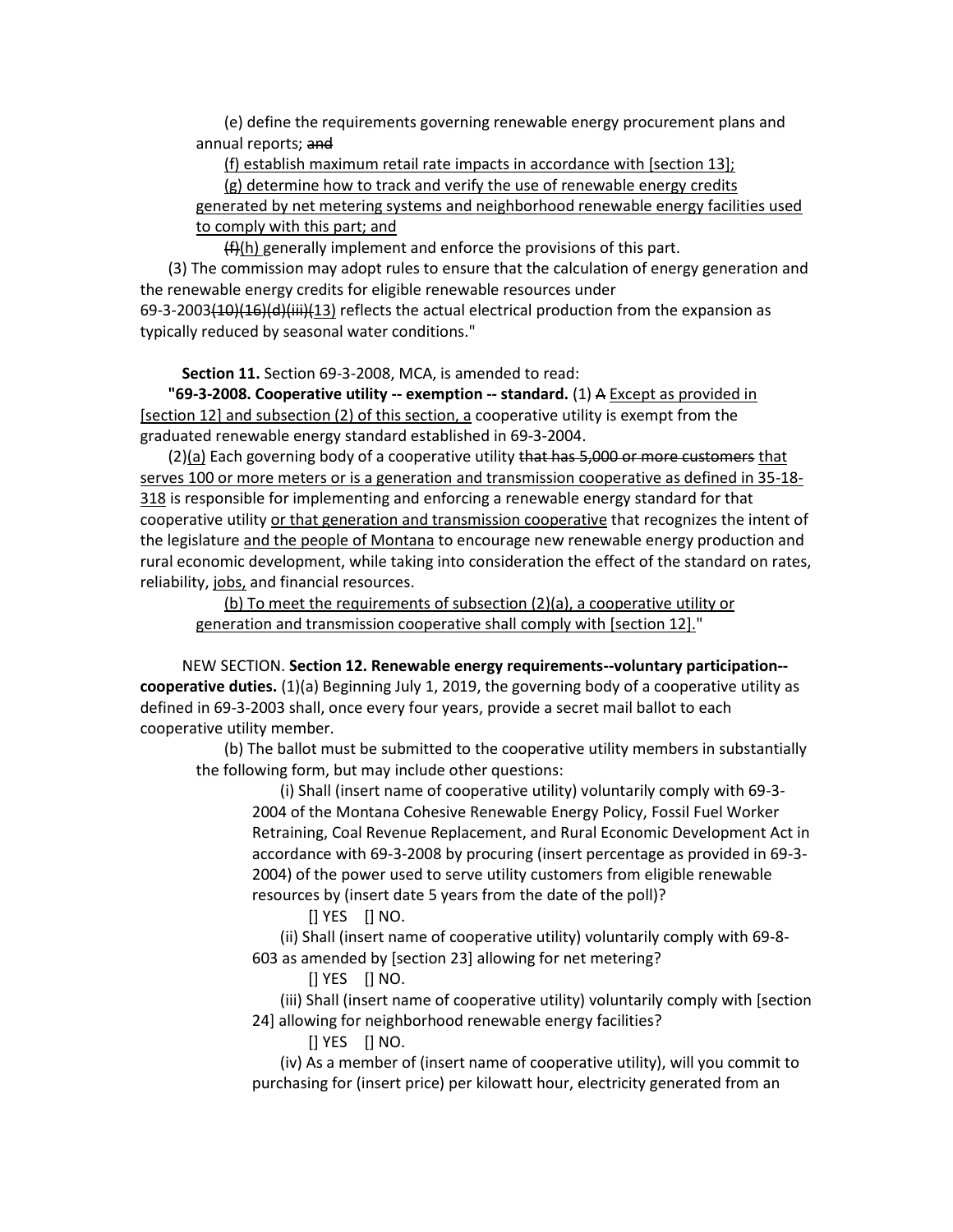eligible renewable resource as defined in 69-3-2003 regardless of what type of electric generation is utilized to serve other members?

[] YES [] NO.]

(c) A cooperative utility may eliminate a question in subsection (1)(b)(ii) and (iii) if that question already has been answered in the affirmative by its members.

(d) If by a majority of the mail ballots returned to the cooperative, the cooperative membership votes to voluntarily comply with 69-3-2004, the governing body of the cooperative shall take steps to bring the cooperative into compliance.

(2)(a) A cooperative utility shall mail semi-annually to its customers an offer to purchase, in lieu of power from the utility's fossil fuel power portfolio, a product composed of or supporting, in whole or in part, power from an eligible renewable resource as defined in 69-3-2003 at, notwithstanding subsection (3)(a) of this section, whatever price is available.

(b) The semi-annual offer may be included in a cooperative utility customer's regular bill.

(c) If a customer purchases a product pursuant to subsection (2)(a) and the cooperative utility is voluntarily complying with the standards established in 69-3-2004 and 69-3-2008, the purchase may be used by the cooperative utility in meeting the voluntary compliance standards.

(3)(a) Except as provided in subsection (3)(b), the retail rate impact of a cooperative utility's voluntary compliance with 69-3-2004 and 69-3-2008 may not be greater than 2% of the total electric bill annually to each customer.

(b) Subject to being ratified by a majority of those voting at a cooperative annual meeting, or by a majority of the mail ballots on the question returned by the cooperative members, the governing body of a cooperative utility may agree by a majority vote to exceed the retail rate limit provided for in subsection (3)(a).

(4) If a governing board of a cooperative utility that is a member of a generation and transmission cooperative as defined in 35-18-318 requests that the generation and transmission cooperative offer the member cooperative utility the opportunity to purchase its load ratio share of the generation and transmission cooperative's electricity supply from an eligible renewable resource, the generation and transmission cooperative shall accommodate the member cooperative utility's request if that is permissible under the energy procurement contract between the two. The request must comply with 35-18-318 and the request may be enforced at the discretion of a court through a motion by any cooperative board member for an affirmative injunction compelling compliance.

(5)(a) If a cooperative utility, whose members wish to purchase energy generated by eligible renewable resources, is limited in its ability to acquire eligible renewable resources by a requirements contract with a generation and transmission cooperative as defined in 35-18-318 or other supplier of electricity, the cooperative utility or other supplier shall acquire whatever amount allowed by the contract that will fulfill or partially fulfill the members' request.

(b) Contracts with a cooperative consenting to voluntarily comply with 69-3-2004(2) or (3) are subject to 69-3-2004(12).

NEW SECTION. **Section 13. Cost caps -- retail rates.** (1)(a) The public service commission shall establish a maximum retail rate impact for each public utility and competitive electricity supplier required to meet the standards established in 69-3-2004(2) and (3).

(b) The retail rate impact may not exceed 2% of the total electric bill annually for each customer.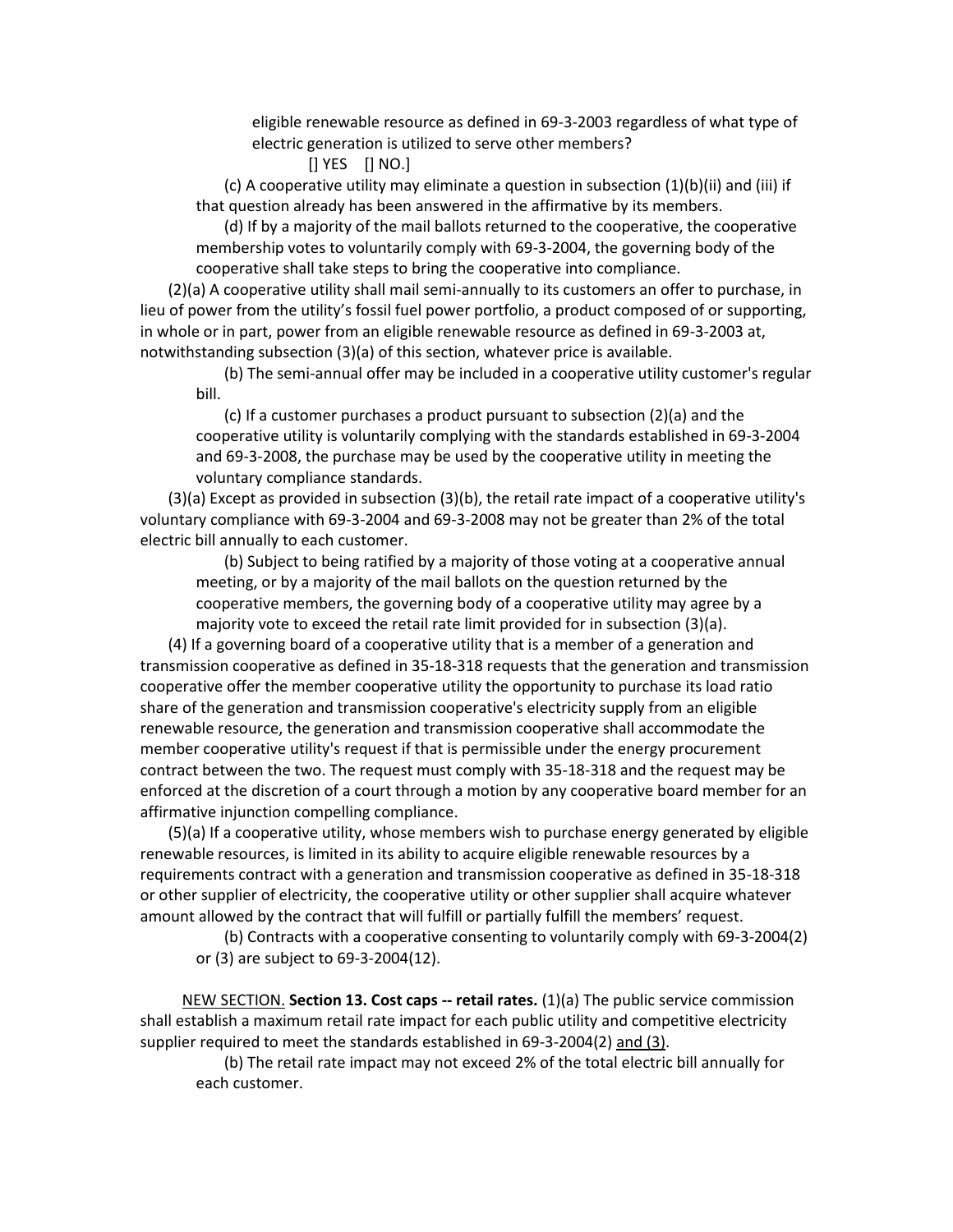(c) The retail rate impact must be determined net of new eligible renewable resources of electricity supply from energy resources that are not eligible renewable resources and are reasonably available at the time of the determination.

(2) Unless it is set by the commission, and subject to the maximum retail rate impact permitted by this section, a public utility or competitive electricity supplier may determine the price paid for renewable energy credits from customer-generators as defined in 69-8-103. The public utility or competitive electricity supplier may not discriminate in determining the price paid for renewable energy credits.

NEW SECTION. **Section 14. Funding from energy sector.** (1)(a) In addition to the tax levied pursuant to 15-51-101 and subject to subsections (1)(c), 1(d) and (1)(e), each "producer" required to report pursuant to 15-51-101 shall pay a license tax on all the electricity, reported pursuant to 15-51-101 in the sums determined in accordance with subsections (3) through (9) and [section 15].

(b) For purposes of applying 15-51-101 as it relates to subsection (1)(a), the generation, manufacture, or production of electricity includes but is not limited to water power, wind, solar, coal, natural gas, geothermal, coalbed methane, or any other means of electricity generation for barter, sale, or exchange. Electricity that is reasonably used to produce electricity is not included.

(c) The tax in subsections (1)(a) and (3) through (9) must be administered pursuant to the provisions of 15-51-102, 15-51-103, 15-51-104, 15-51-106, and 15-51-109 through 15-51-114.

(d) A producer owning generating units with a total combined rated generation capacity of not more than 250 kilowatts is not required to render a statement under 15- 51-101 for purposes of remitting an electrical energy production tax pursuant to subsections  $(1)(a)$ ,  $(1)(e)$ , or  $(3)$  through  $(9)$  to the department of revenue on the production of those generating units.

(e)(i) If a producer is a public utility, the producer shall determine the electricity produced by any of its customer-generators or neighborhood renewable energy facilities with net metering systems as defined in 69-8-103 with a capacity rating of 250 kilowatts or less and include it in the public utility's 15-51-101 statement.

(ii) The producer shall pay the replacement tax required in subsections (3) through (9) on the electricity produced by all customer-generators and neighborhood renewable energy facilities defined in subsection (1)(e)(i).

(iii) The producer may recover the per kilowatt hour replacement tax paid pursuant to subsection (1)(e)(ii) in bills to affected customer-generators and neighborhood renewable energy facilities.

(f) "Coal severance tax" as used in 15-38-302, 17-5-703, 17-5-709, 17-5-720, 17-5- 721, 17-6-203, 17-7-205, 75-7-307, 82-4-244, and 85-1-603 must include revenue generated pursuant to subsections (1)(e)(ii) and (3) through (9).

(2) All costs of administering this chapter must be paid for from funds raised because of this chapter.

(3)(a) For purposes of making calculations regarding this section it is noted that:

(i) the 2015 coal severance tax was \$60,891,414; in 2016, it was

\$60,358,548;

(ii) approximately 21% - 23% of Montana's coal is used to produce electricity in Montana;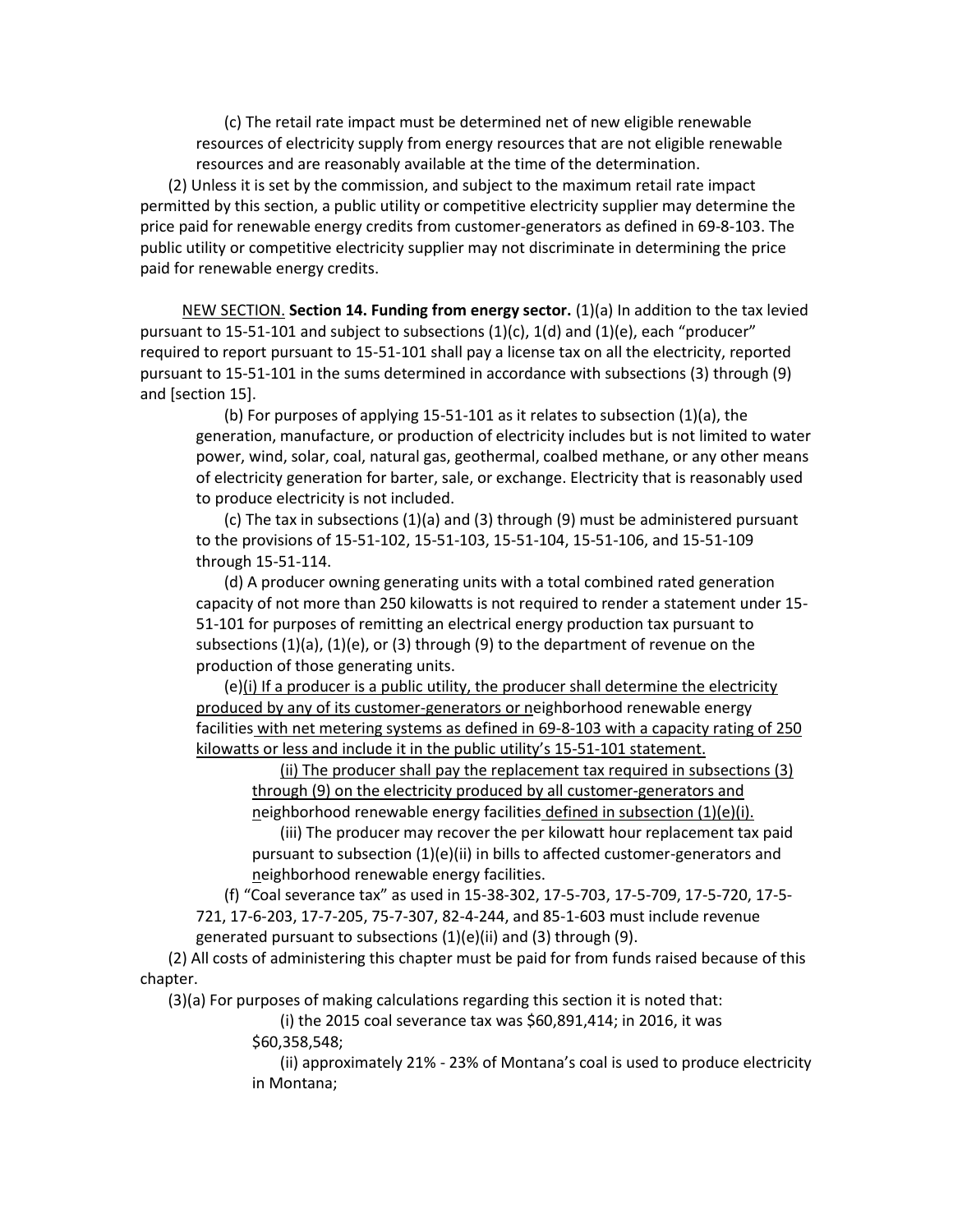(iii) reducing the \$60,891,414 amount by 23% and further reducing that amount by 80% produces an estimate that coal tax revenue would be reduced by \$11,204,020 per year in 2050 if Montanans transition to 80% renewable electricity by then;

(iv) to produce \$11,204,020 in revenue, it would require a tax of \$0.00053 per kilowatt hour on Montana's annual 21.4 billion kilowatt hours of electricity production;

(v) since the loss of coal tax severance revenue will be gradual over the years between 2019 and 2050, the electricity production tax to replace it can be phased in; and

(vi) it will require a \$0.000021 per kilowatt hour tax on electricity production to replace the \$448,161 coal tax revenue estimated to be lost in 2019 as the transition begins; a slightly higher rate will be needed in subsequent years;

(vii) to cover estimated coal severance tax revenue loss related to diminution in coal used to produce electricity for use by Montanans, it is estimated the electric production tax used as a substitute, would cost a consumer using 1000 kilowatt hours of electricity a month, \$0.26/year in years 2019 & 2020, \$1.01/year in 2021 through 2025, \$2.69/year in 2025 through 2050, and \$6.36 a year thereafter;

(viii) the coal severance tax gradual replacement tax for consumers using 2000 kilowatt hours of electricity a month, that is twice the amount of electricity considered in subsection (3)(a)(vii), will cost twice the amounts listed in (3)(a)(vii); and

(ix) fossil-fuel free electricity exported from Montana will carry an electricity production tax to recover revenue previously collected through coal severance taxes paid on that exported coal-fired electricity.

(b) Beginning January 1, 2019, subject to subsection (1)(d), the Montana electricity production tax in 15-51-101 must be increased, in addition to other increases that may be necessary because of subsections 4 through 9, by:

(i) \$0.000021 per kilowatt hour for the years 2019 and 2020;

(ii) \$0.000084 per kilowatt hour for the years 2021 through 2025;

(iii) \$0.000224 per kilowatt hour for the years 2026 through 2050; and

(iv) \$0.00053 per kilowatt hour for the year 2051 and each year thereafter.

(c) After subtracting amounts pursuant to subsection (2) necessary to administer subsection (3), the amounts collected pursuant to subsection (3)(b) must be treated as if they had been collected from the coal severance tax and deposited and distributed pursuant to Title 17, chapter 5, part 7, as if they were coal severance taxes.

(4)(a) For purposes of this subsection it is noted that to defray all costs of the displaced fossil fuel worker and fossil fuel pensioner programs under this law, a consumer using 1000 kilowatt hours of electricity a month, will pay approximately \$0.20/month or \$2.40/year for 5 years, and assessments only as needed in subsequent years.

.

(b)(i) Beginning January 1, 2019, pursuant to subsection (1)(a), the electricity production tax in 15-51-101 must be increased by \$0.0002 per kilowatt hour, in addition to other increases that may be necessary because of subsections (3) and (5) through (9).

(ii) Subject to temporary assessments made pursuant to subsection  $(4)(b)(vii)$ , on January 1, 2024, the tax assessed in subsection  $(4)(b)(i)$  must cease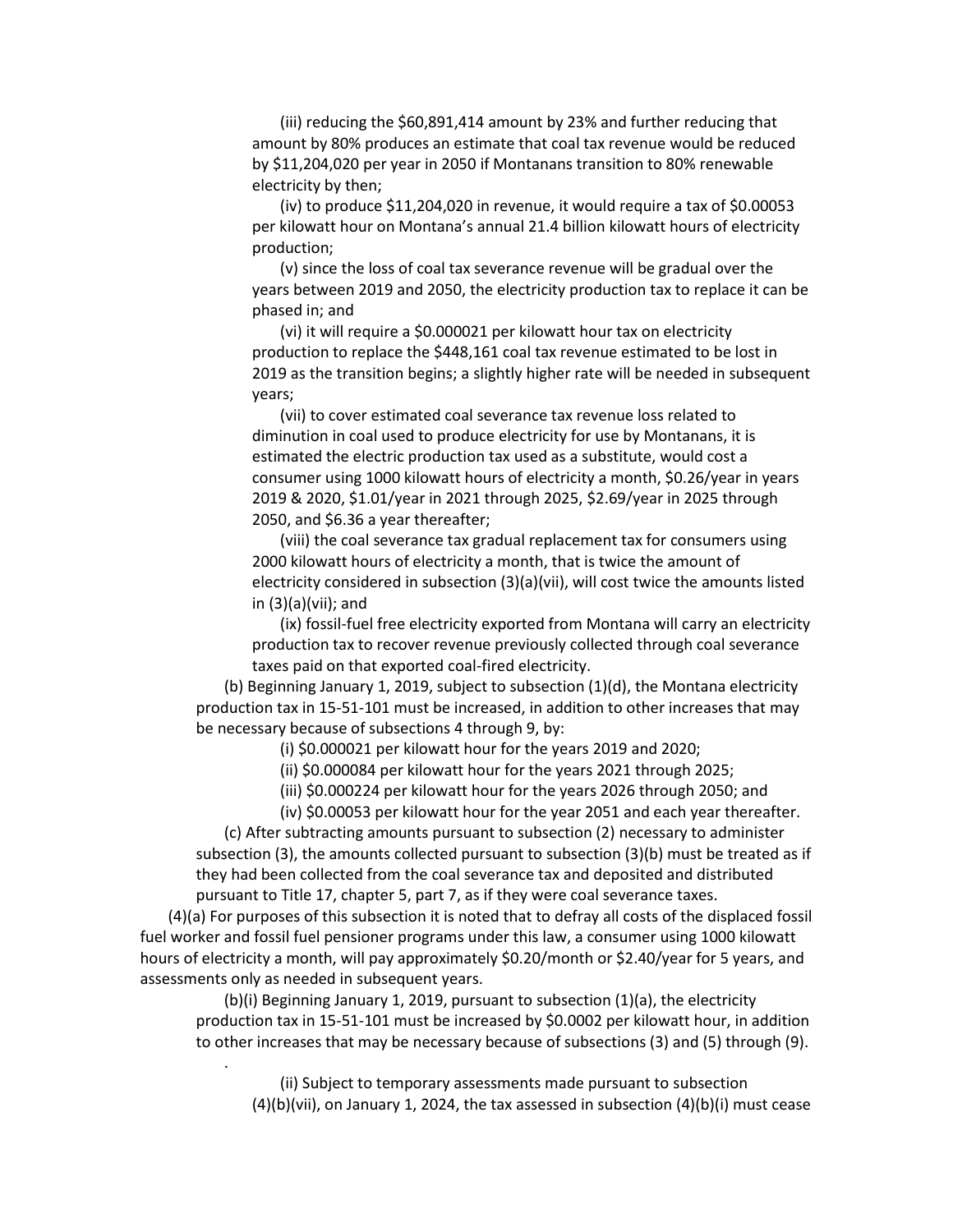unless the legislature determines that the tax is needed to make good on obligations to displaced fossil fuel workers, or fossil fuel pensioners.

(iii) Funds used to administer the unemployment insurance program may not be used to collect or distribute any of the revenue to or from the displaced fossil fuel workers [section 4] account or to otherwise fund any multipurpose service program unless permission to use funds in such a manner is first approved by the U.S. department of labor or allowed under federal law, and such use will not endanger any part of the unemployment insurance program. If funding from a U.S. department of labor grant, [the partnerships for opportunity](https://www.whitehouse.gov/the-press-office/2015/03/27/fact-sheet-partnerships-opportunity-and-workforce-and-economic-revitaliz)  [and workforce and economic revitalization initiative,](https://www.whitehouse.gov/the-press-office/2015/03/27/fact-sheet-partnerships-opportunity-and-workforce-and-economic-revitaliz) or other funding source becomes available to finance administrative expenses, the Montana department of labor and industry may use the funding. Otherwise, all costs of administering this chapter must be paid for from funds raised under this subsection (4).

(iv) If at any time the money in the displaced fossil fuel workers' [section 4] account will not defray the costs of benefits under this program, the Montana department of labor and industry may borrow money to defray those costs and repay the loan from future assessments made pursuant to this section.

(v) The [section 4] displaced fossil fuel workers' fund must be maintained until:

> (A) the Montana department of labor and industry determines that there are no fossil fuel workers potentially eligible for retraining;

> (B) the Montana department of labor and industry determines that there are no fossil fuel pensioners potentially eligible for pension deficiency payments; and

(C) there are no outstanding loans created pursuant to subsection  $(4)(b)(iv)$  to be paid off.

(vi) Excess funds remaining in the displaced fossil fuel workers' fund at the time that the [section 4] account is discontinued must be transferred to the coal severance tax permanent fund.

(vii)(A) If, as determined by the Montana department of labor and industry, there are outstanding loans to be paid off under this section or costs of administering this act that will not be paid off within three years by revenue raised pursuant to assessments made pursuant to subsection (4)(b)(i) and the interest on that revenue, or by other revenue generating provisions of this section, a temporary assessment of \$0.0002 per kilowatt hour must be added to the tax collected pursuant to subsection (4)(b)(i).

> (B) When the Montana department of labor determines there are no outstanding loans to be paid off under this section, the temporary assessment levied pursuant to subsection (4)(b)(vii) must cease.

(c) Amounts collected pursuant to this subsection (4)(b) must be placed in the account established in [section 4] and the principle and interest in that fund must be used to finance [section 19] programs for fossil fuel workers.

(5)(a)(i) For purposes of making calculations under this subsection note that \$18,812,015 was derived from the coal gross proceeds tax during FY 2014; \$632,320 less than in FY 2013. In 2015 coal gross proceeds revenues were \$19,857,482, and were \$20,756,877 in FY 2016.

> (ii) Beginning July 1, 2019, and for each tax year after, the department of revenue shall determine the total value of coal gross proceeds taxes collected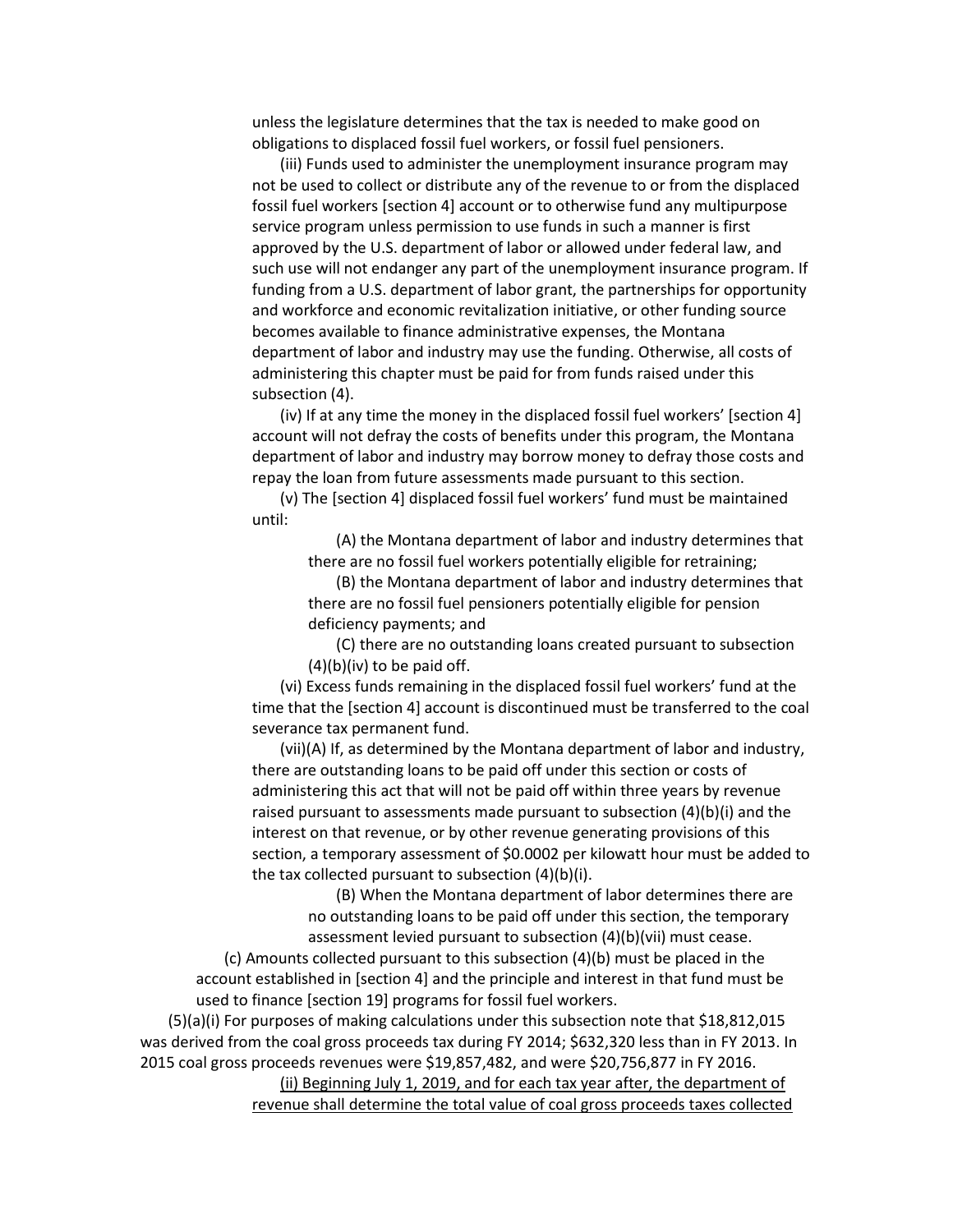statewide in accordance with 15-23-703 for the previous tax year and the current tax year.

(b) If the department of revenue has made an energy generation determination pursuant to [section 15(3)(b)], and to the extent that Montana coal gross proceeds tax revenues are not offset by increased revenues accruing to the state from revenue resulting from eligible renewable energy development on state lands, increased revenues accruing to the wholesale energy transaction tax established by 15-72-104, or federal offsets to the loss of Montana gross proceeds tax revenues, to replace lost coal gross proceeds tax revenue, for every \$100,000 revenue decrease to the coal gross proceeds tax levied pursuant to Title 15, chapter 23, part 7, from the amount of revenue collected from that tax in 2016, the Montana electricity production tax in 15-51-101 must be increased in each succeeding year by \$0.000005 per kilowatt hour, in addition to other increases that may be necessary because of subsections (3) and (4) and (6) through (9).

(c)(i) The money collected under this subsection (5) to replace lost coal gross proceeds revenue must be distributed in accordance with 15-23-703(3) and any other applicable coal gross proceeds tax law, except that the revenues collected under subsection (5)(b) may not be directed toward any county with a mill levy below the average 56-county mill levy for the previous year.

(ii) references to "coal gross proceeds taxes" in 15-23-703(3) and elsewhere must include taxes collected pursuant to section 14(5)(b) to replace lost coal gross proceeds tax revenue.

(6)(a) Beginning July 1, 2019, and for each tax year after, the department of revenue shall determine royalties paid to a federally recognized Indian tribe in the state of Montana in lieu of the Montana coal severance tax for the previous tax year and the current tax year.

(b) If the department of revenue has made an energy generation determination pursuant to [section 15(3)(b)], and to the extent that annual Crow tribal tax or other tribal tax on coal in lieu of the Montana coal severance tax is not offset by revenues accruing to the tribe from revenue resulting from eligible renewable energy development on tribal lands, or federal offsets to the loss of coal severance tax revenues, to replace lost tribal tax in lieu of the Montana coal severance tax revenue, for every \$100,000 revenue decrease to the Crow tribal tax or other tribal tax on coal in lieu of the Montana coal severance tax levied pursuant to Crow tribal law or other tribal law from the amount of revenue collected from that tax in 2016, the Montana electricity production tax in 15-51-101 must be increased in each succeeding year by \$0.000005 per kilowatt hour, in addition to other increases that may be necessary because of subsections (3) through (5) and (7) through (9).

(c) The money collected under this subsection (6) to replace lost tribal tax on coal in lieu of the Montana coal severance tax must be deposited in the tribal coal royalty replacement account established in [section 3] and distributed by the department of revenue and the tribe in accordance with [section 16] programs and existing tribal law regulating distribution of the tribal tax on coal in lieu of the Montana coal severance tax. (7)(a)(i) For purposes of making calculations regarding this subsection note that annual Crow tribal revenue from coal royalties was approximately \$20,400,000 in 2013.

> (ii) Beginning July 1, 2019, and for each subsequent tax year, the department of revenue shall determine royalties paid to a federally recognized Indian tribe in the state of Montana for coal for the previous tax year and the current tax year.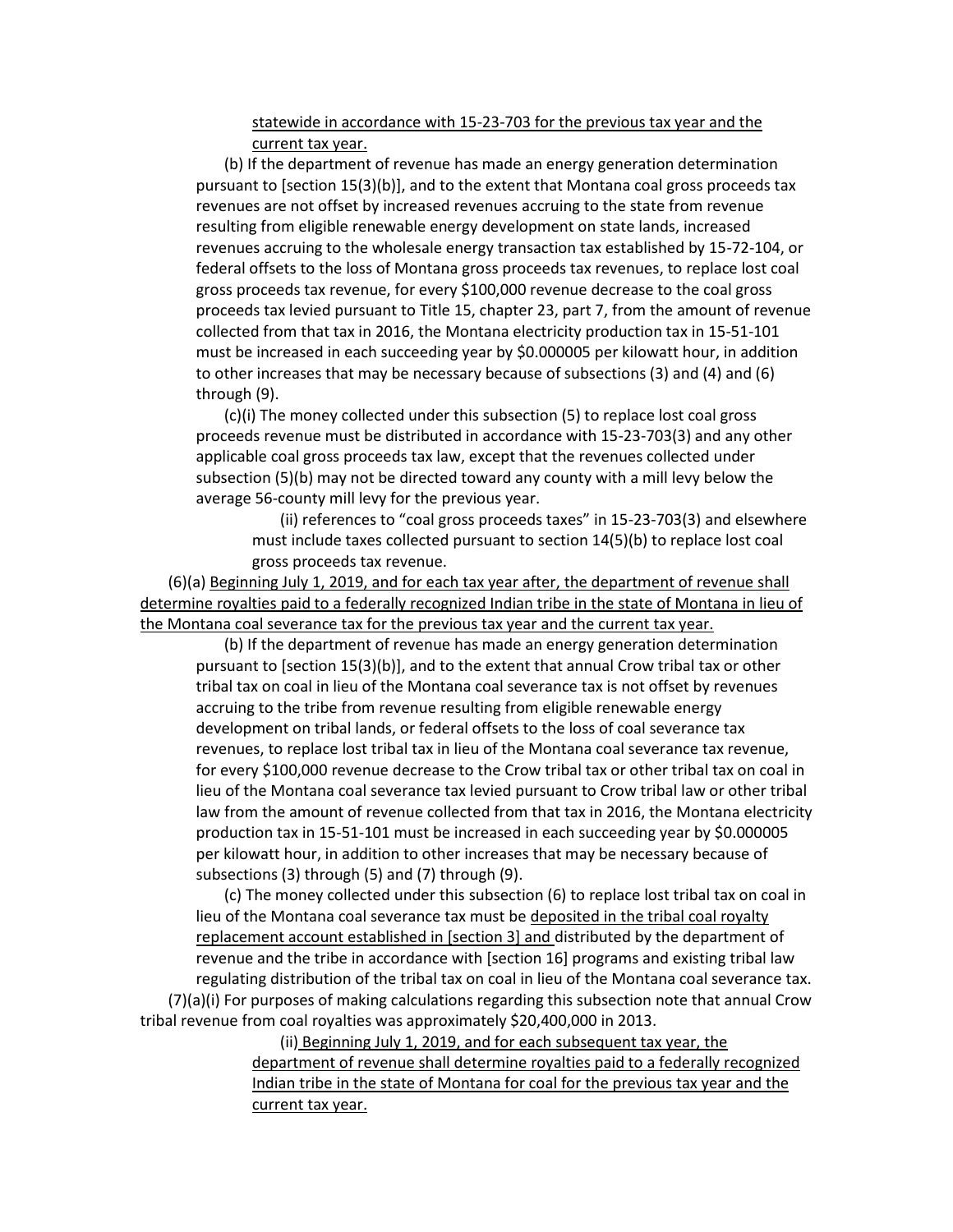(b) If the department of revenue has made an energy generation determination pursuant to [section 15(3)(b)], and to the extent that annual tribal revenue from coal royalties is not offset by revenues accruing to the tribe from revenue resulting from eligible renewable energy development on tribal lands, or federal offsets to the loss of tribal coal royalties, to replace lost tribal coal royalty revenue, for every \$100,000 revenue decrease to the tribal coal royalty revenue collected pursuant to tribal agreement with a payer of coal royalties from the amount of revenue collected from that agreement in 2016, the Montana electricity production tax in 15-51-101 must be increased in each succeeding year by \$0.000005 per kilowatt hour, in addition to other increases that may be necessary because of subsections (3) through (6) and (8) and (9).

(c) The money so collected under this subsection (7) to replace lost tribal royalty revenue must be deposited in the tribal coal royalty replacement account in [section 3] and distributed by the department of revenue and the tribe in accordance with [section 16] programs and tribal law for distributing coal royalty revenue.

 $(8)(a)(i)$  For purposes of making calculations regarding this subsection note that \$7,916,303 of revenue was derived as gross proceeds in FY 2015 from the Montana coal rentals and royalties program, managed by the department of natural resources and conservation, \$263,975 less than in FY 2014. Revenue was \$9,174,314 in FY 2016.

> (ii) Beginning July 1, 2019, and for each tax year thereafter, the department of revenue shall determine total rental and royalty payments collected from all coal leases on state lands in Montana in accordance with 77-3-316 for the previous tax year and the current tax year.

(b) If the department of revenue has made an energy generation determination in accordance with [section 15(3)(b)], and to the extent that Montana coal rentals and royalties program revenues are not offset by increased revenues accruing to the state from revenue resulting from eligible renewable energy development on state lands, increased revenues accruing to the wholesale energy transaction tax established by 15- 72-104, or federal offsets to the loss of Montana coal rentals and royalties, to replace lost coal royalty tax revenue, for every \$100,000 revenue decrease to the Montana coal rentals and royalties program gross proceeds administered pursuant to 77-1-202 by the department of natural resources and conservation, from the amount of revenue collected from that Montana coal rentals and royalties program in 2016, the Montana electricity production tax in 15-51-101 must be increased in each succeeding year by \$0.000005 per kilowatt hour, in addition to other increases that may be necessary because of subsections (3) through (7) and (9).

(c) The money collected under this subsection (8) to replace lost Montana coal rentals and royalties program revenue must be distributed in accordance with 77-3-318 and distributed in accordance to distribution determinations in existing department of natural resources and conservation law governing that program.

(9)(a)(i) For purposes of making calculations regarding this subsection note that the 2015 projection for federal coal royalty and rental revenue accruing to Montana was \$21,245,760, a gain from the \$19,351,680 projected for 2014.

> (ii) Beginning July 1, 2019, and for each tax year after, the department of revenue shall determine federal mineral leasing funds attributable to coal leases in Montana paid in accordance with 17-3-240 for the previous tax year and the current tax year.

(b) If the department of revenue has made an energy generation determination in accordance with [section 15(3)(b)], and to the extent that federal coal royalty and rent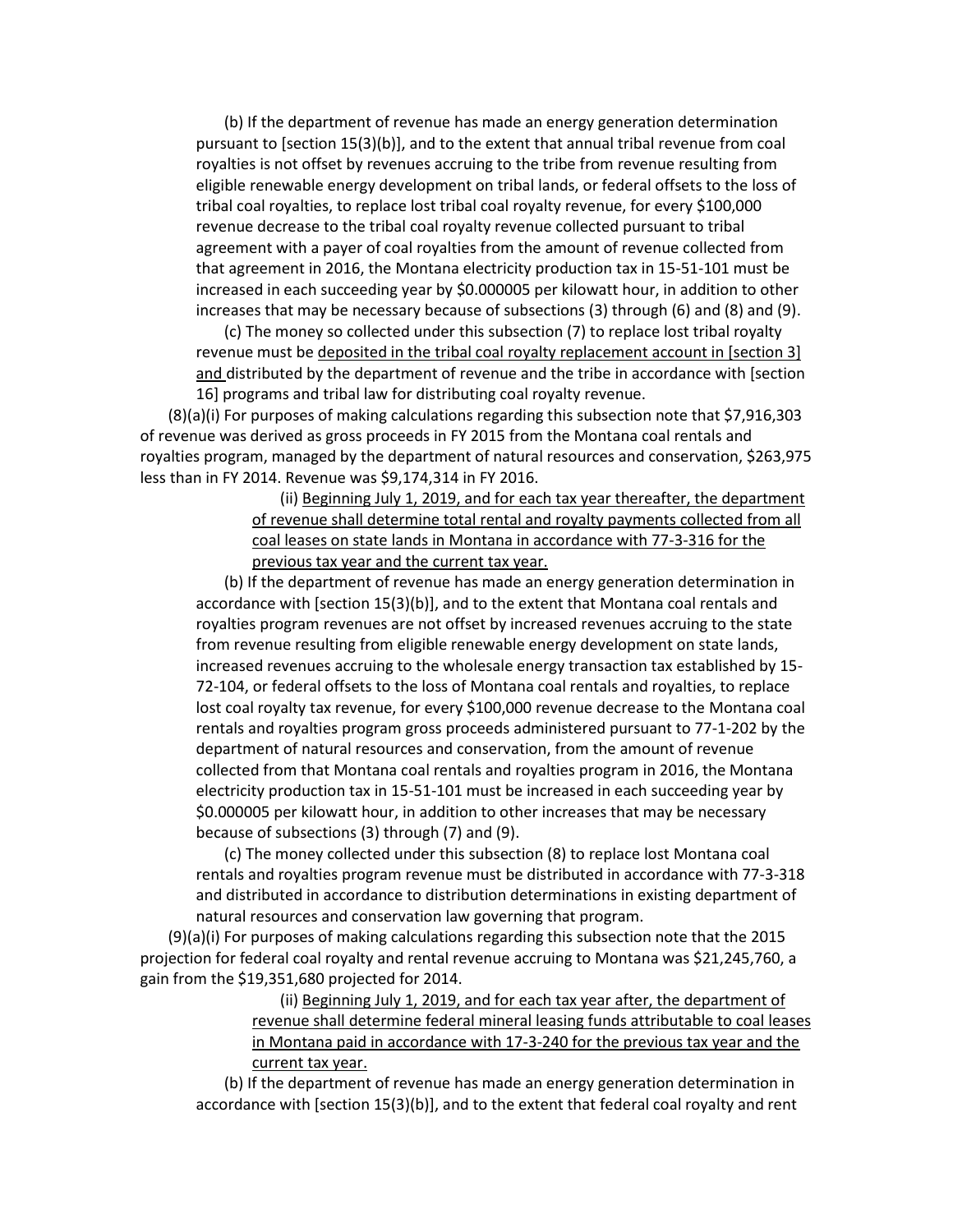revenue was derived from the **federal** lands in Montana that is not offset by revenues accruing to the state from revenue resulting from eligible renewable energy development on federal lands, increased revenues accruing to the wholesale energy transaction tax established by 15-72-104, or federal offsets to the loss of federal coal royalty and rent revenue derived from the federal lands in Montana, to replace federal land coal royalty and rental revenue, for every \$100,000 revenue decrease to the federal coal royalty and rent revenue derived from the federal lands in Montana program gross proceeds administered pursuant to 30 U.S.C. 191; and 17-3-240, by the department of revenue and the Montana department of natural resources and conservation from the amount of revenue collected from that federal coal royalty and rent revenue was derived from the federal lands in Montana program in 2016, the Montana electricity production tax in 15-51-101 must be increased by the department of revenue in the succeeding year by \$0.000005 per kilowatt hour, in addition to other increases that may be necessary because of subsections (3) through (8).

(c) The money collected under this subsection (9) to replace lost federal coal royalty and rent revenue must be deposited in the state general fund and distributed in accordance with 17-3-240 and any other department of natural resources and conservation statutes governing that program, which in 2016, allocated 25% of the revenue to coal impacted local governments.

(10) If a power purchase agreement between the producer of electricity from an eligible renewable resource and a public utility, cooperative utility or competitive electricity supplier does not allow for the power purchase rate to be adjusted to account for the taxes provided for in this section, a tax levied under this section on the power producer shall be paid by the public utility, cooperative utility or competitive electricity supplier, who may recover those costs in rates.

NEW SECTION. **Section 15 Energy taxes -- substitute.** (1) To ensure that the taxes levied by [section (14)(5)] through (9)] are substitute taxes paid from savings accruing to consumers from the transition to eligible renewable resources, and to ensure that individual consumers receive some of the monetary benefit of the transition, the taxes generated by [section 14(5) through (9)] must not exceed the total savings accruing to consumers from the switch to eligible renewable resources, as calculated in subsection (2).

(2) Prior to determining assessment of taxes required under section 14(5) through (9), on or before May 1 of each year, the department of revenue shall make an energy generation determination of the previous calendar year by:

a) subtracting the average wholesale kilowatt hour price of electricity for the previous calendar year supplied to Montana consumers from instate eligible renewable resources from the average wholesale kilowatt hour price of electricity for the previous calendar year supplied to Montana consumers from instate resources using fossil fuel to generate electricity; and

b) multiplying the result from subsection (2)(a) by the number of all kilowatt hours of electricity supplied by Montana public utilities, and cooperative utilities for that year. (3) Subject to subsection (4), if the energy generation determination made in accordance with subsection (2) is:

(a) less than zero, the department of revenue may not assess taxes in accordance with [section 14(5) through (9)] for the 12 months following June 30 of the year the [section 15(2)(b)] calculation was determined; or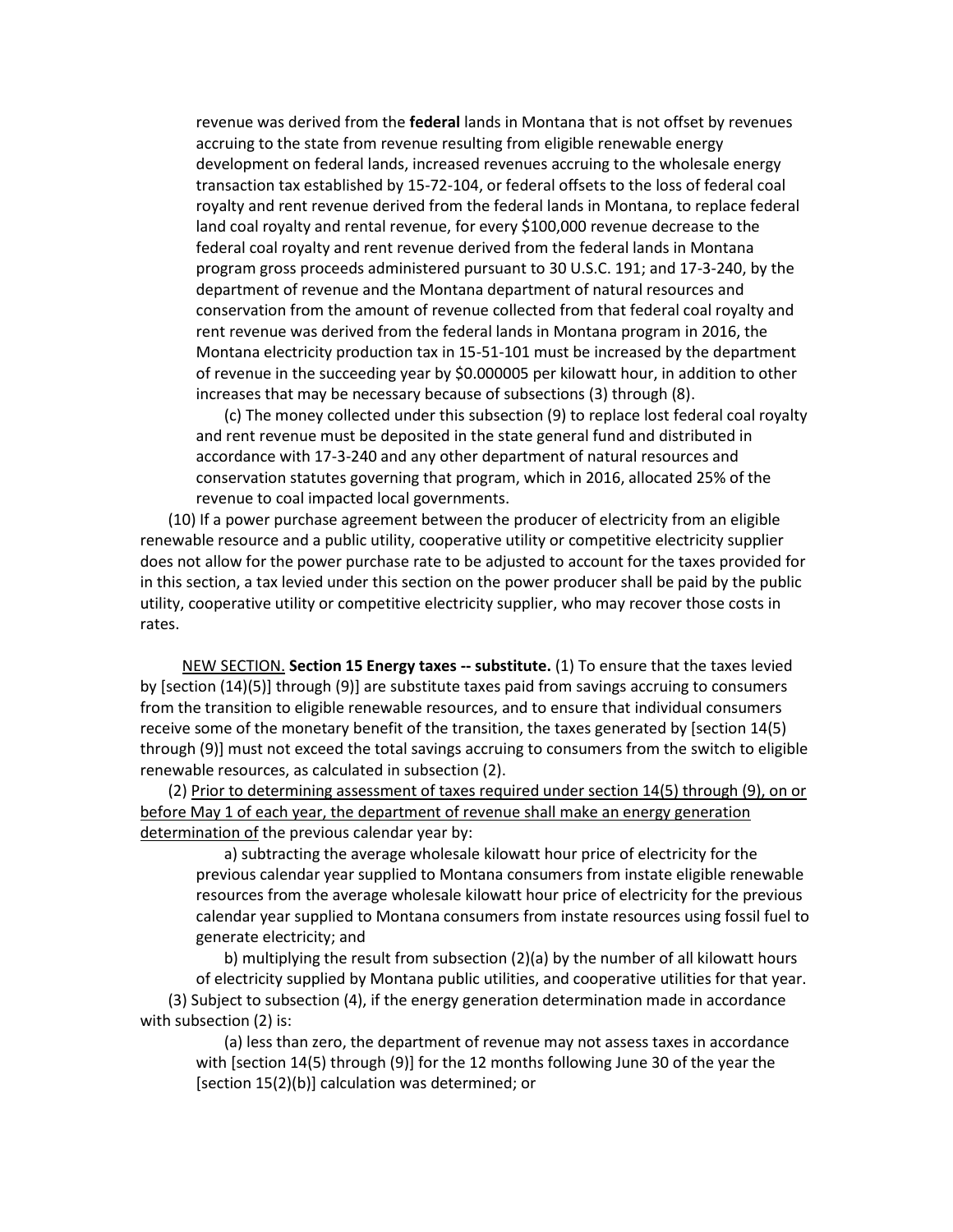(b) more than zero, the department of revenue shall assess taxes on a pro rata basis for the 12 months following June 30 of the year the [section 15(2)(b)] calculation was determined, from the tax generated in accordance with [section 14(5) through (9)]. The taxes assessed may not exceed 80% of the result in subsection (2)(b).

(4) If the combined taxes generated by [section 14(5) through (9)] for a July to June year exceeds 80% of the result in subsection (2)(b), the department of revenue shall adjust each tax in [section 14(5) through (9)] in the subsequent year on a pro rata basis to ensure revenue does not exceed savings and so the combined taxes in [section 14(5) through 9)] become replacement taxes rather than additional taxes for that year.

NEW SECTION. **Section 16. Programs to ameliorate the loss of coal royalty revenue.** (1) To ameliorate lost coal royalty revenue, the department of revenue and department of commerce:

(a) shall develop multipurpose service or other programs in cooperation with federal, state, and local agencies and private employers for tribes and other local government entities facing declining revenue from the loss of coal royalty and other coal-related revenue;

(b) may enter into contracts with and make grants to nonprofit agencies or other organizations to establish, organize, and administer programs under this section; and (c) may contract with an administrator for each [section 16] program.

(2) To qualify for revenues distributed under this section, those who are participating in an approved program to replace lost coal royalty and other coal related revenue shall:

(a) receive from taxes imposed by [section 14], revenue as determined by the department of revenue; and

(b) cooperate with the department of revenue and department of commerce in developing revenue generating programs to offset coal royalty losses.

(3) The department of revenue shall:

(a) evaluate the amount of annual coal royalty and other coal related revenue lost pursuant to [section 14] and if necessary, coal reserves and existing contracts;

(b) evaluate the effect of other programs to build renewable energy production or storage facilities, or other revenue producing facilities on tribal, state or federal land, in offsetting the loss of coal royalty revenue; and

(c) subtract from the amount granted for the loss of coal royalty, any offsetting economic factors.

(4) To the extent applicants have the necessary job qualifications, all positions in programs related to replacing [section 14(6) and (7)] coal royalty or other coal-related revenue, must be filled by members of Montana tribes affected by coal revenue loss.

(5) The duly elected governing body of an entity participating in a program to replace lost coal royalty or other coal-related revenue may accept, use, and dispose of all tax, grants, or contributions of money, services, and property to carry out the provisions of [section 16]. The grants, contributions, or in-kind contributions may come from a local or other government.

NEW SECTION. **Section 17. Rulemaking.** The department of revenue may adopt rules establishing:

(1) eligibility of entities who may be served by the program established under [section 16];

(2) criteria for making royalty, gross proceeds tax, or tax in lieu of severance tax reimbursements allowed by this chapter;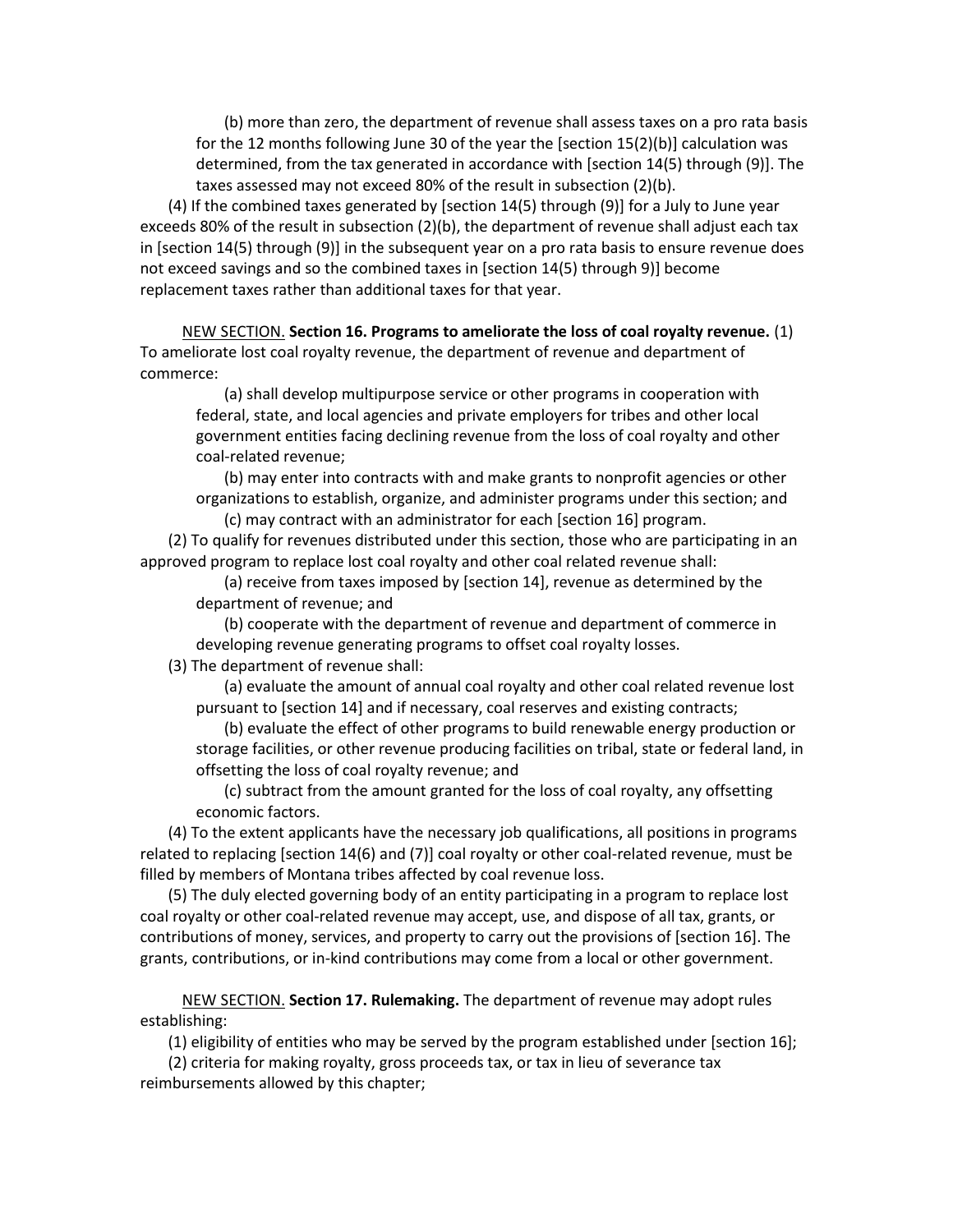(3) reporting and evaluation procedures for [section 16] programs and their beneficiaries; and

(4) any other provisions necessary to carry out its duties under [sections 3 through 6, 14, 15, 16, 18, and 19], and this chapter.

NEW SECTION. **Section 18. Departmental duties.** The department of revenue shall: (1) conduct studies on the changing needs and problems of tribes, and state and local governments affected by the loss of coal royalty and other coal-related revenue and make recommendations to the governor and the legislature to address changing needs;

(2) serve as a clearinghouse for information and materials pertinent to programs and services available to assist and advise tribes and state and local governments on the loss of coal royalty and other coal-related revenue matters;

(3) cooperate with the department of commerce, and the department of labor and industry in:

(a) conducting conferences for those affected by the loss of coal-related revenue and jobs to raise awareness of the available renewable energy related jobs, development opportunities, programs, and services;

(b) encouraging organizations and other groups to institute local self-help activities designed to address problems caused by declining coal royalty revenue, to replace it, and to meet displaced fossil fuel workers' employment and related needs; and

(c) actively seeking and applying for and receiving grants, appropriations, or gifts from any federal, state, or local agency, private foundation, or individual, including but not limited to funding from "the partnerships for opportunity and workforce and economic revitalization initiative," and the Montana Clean Renewable Energy Bond Act, 90-4-1201 *et seq.* to carry out the purposes of the "Montana Cohesive Renewable Energy Policy, Fossil Fuel Worker Retraining, Coal Revenue Replacement, and Rural Economic Development Act."

(4) require the administrator of [section 16] programs to report annually to the department of revenue;

(5) adopt rules regarding the [section 18(4)] report, requiring the report to contain an accounting of all expenditures and to evaluate the effectiveness of each program in replacing lost coal royalty or other coal-related revenue.

(6) convey the [section 18(4)] report biennially to the governor and, as directed in 5-11-210, to the legislature.

NEW SECTION. **Section 19. Programs to aid displaced fossil fuel workers and fossil fuel pensioners.** (1) The Montana department of labor and industry:

(a) shall develop multipurpose service or other programs in cooperation with federal, state, and local agencies and private employers to aid displaced fossil fuel workers.

(b) may enter contracts with and make grants to nonprofit agencies or other organizations to establish, organize, and administer [section 19] programs; and (c) may contract with an administrator for each [section 19] program.

(2) The services offered to displaced fossil fuel workers through the programs may include but are not limited to:

(a) job counseling services that:

(i) are designed for displaced fossil fuel workers by considering and building upon their skills and experiences; and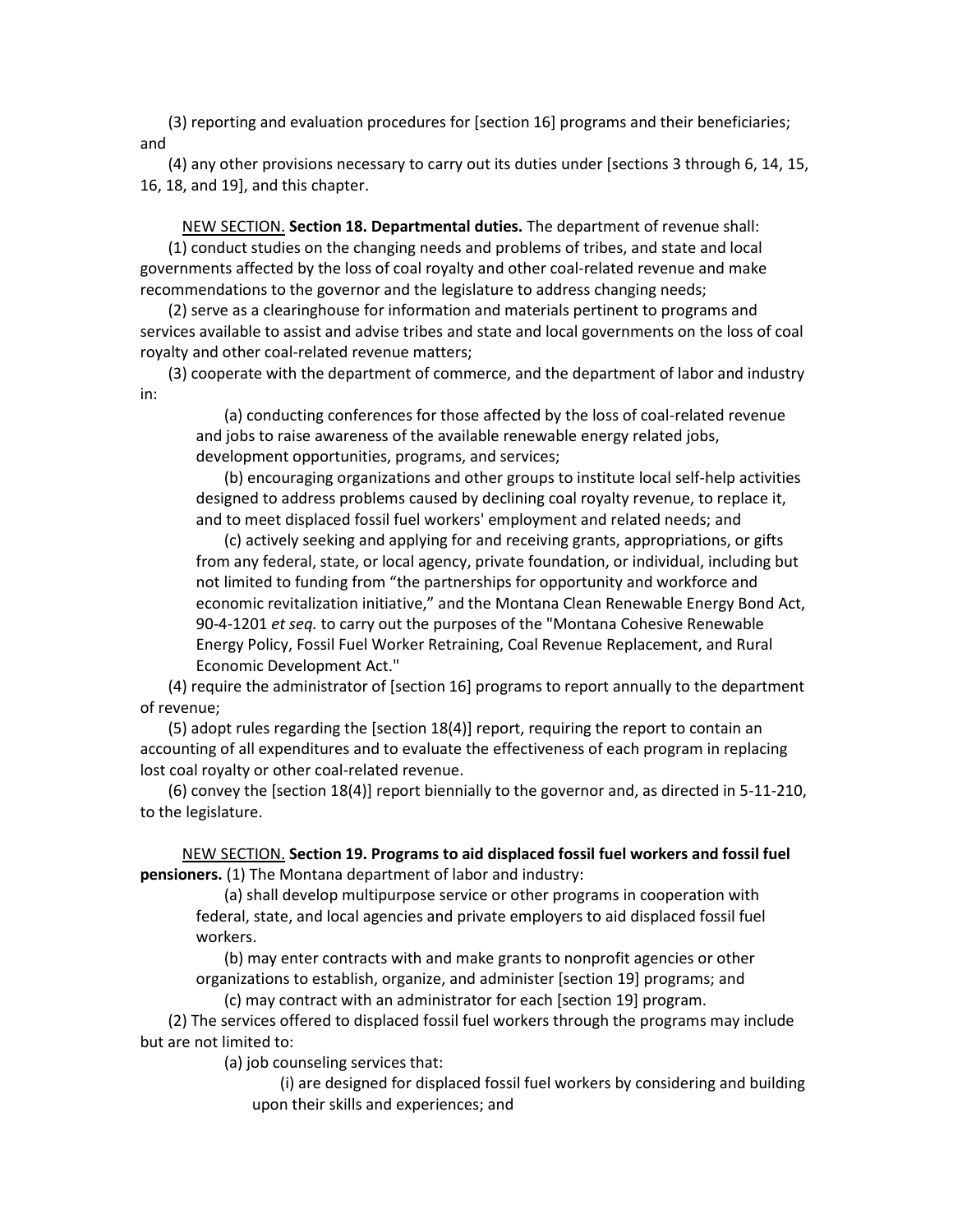(ii) provide displaced fossil fuel workers with appropriate job opportunities; (b) job training and job placement services that:

(i) include training and placement programs for jobs in the public, private, and renewable energy sectors;

(ii) assist displaced fossil fuel workers in gaining admission to existing public or private job training and educational programs; and

(iii) assist in identifying community needs and creating new jobs in the public and private sectors;

(c) referral to or development of programs for displaced fossil fuel workers in cooperation with local agencies that provide information and assistance with respect to health care, financial matters, education, nutrition, mortgage retention, and legal issues;

(d) support services, including but not limited to:

(i) child care for preschool children;

(ii) transportation assistance;

(iii) grants for education; and

(iv) grants to maintain mortgage payments on a primary Montana residence; and

(e) development of outreach programs to serve rural areas where needs for such programs have been identified.

(3) Subject to revisions resulting from [section (21)(5)] evaluation, program costs incurred by a fossil fuel worker:

(a) participating in an approved program to retrain and re-employ displaced fossil fuel workers; and

(b) who has started a program within 3 months of becoming displaced or as soon as a program was offered, whichever event occurs first, must be paid for by the department of labor and industry from the [section 4] account, or other state, federal, or privately funded program augmenting the [section 4] account.

(4) Subject to the limitations of subsections (5) through (7) and (9), a displaced fossil fuel worker participating in a program established pursuant to [section 19] is eligible to receive from the [section 4] account, during the worker's training and re-employment periods:

(a) after expiration of any unemployment benefits to which the worker is entitled to pursuant to 39-51-2116 and 39-51-2201 through 39-51-2208, or benefits received pursuant to the federal Railroad Unemployment Insurance Act, 45 U.S.C.351, et seq., an additional benefit amount equal to the weekly unemployment benefit he or she was receiving prior to expiration;

(b) an additional benefit amount equal to 20% of the benefits to which the worker was entitled pursuant to 39-51-2116 and 39-51-2201 through 39-51-2208, or 45 U.S.C. 351;

(c) in addition to any benefits to which workers are entitled pursuant to subsections (3) and (4)(a) and (b), an additional benefit amount not greater than \$700, needed to maintain up to one-third of the mortgage payments on the workers' primary Montana residence; and

(d) an extension of benefits received pursuant to this section for a retraining period not to exceed 2 years from the date retraining started.

(5) The weekly amounts received in total from payments made pursuant to subsections (3) and (4)(a) through (4)(d) may not exceed 100% of the average weekly wage used to calculate unemployment benefits for the displaced fossil fuel worker.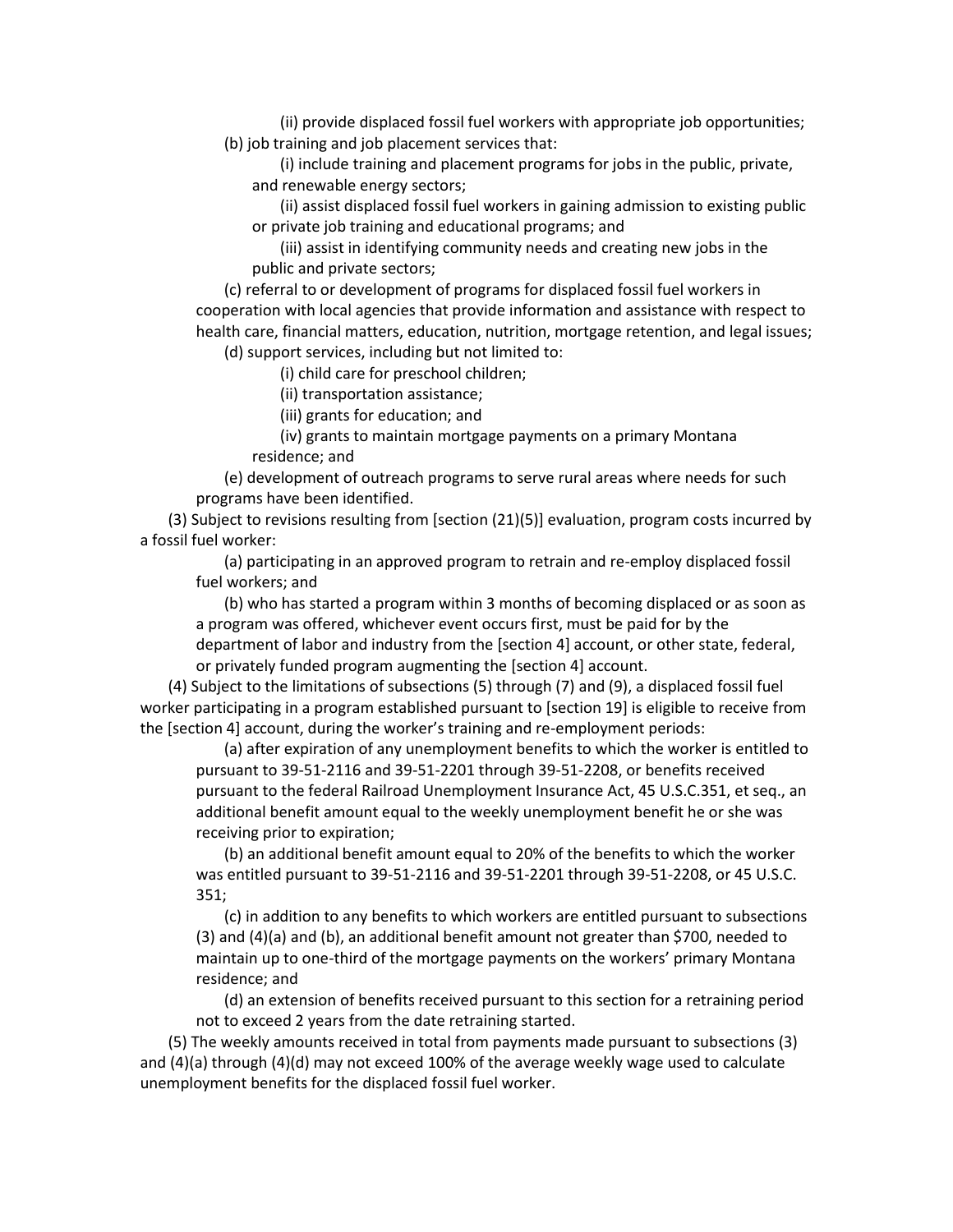(6) The re-employment period for finding new employment during which a displaced fossil fuel worker is entitled to benefits after retraining has been completed may not extend beyond 12 weeks after the training is complete or until the worker obtains employment, whichever occurs first.

(7) Federal unemployment benefits must be reviewed annually by the department of labor and industry, and benefits provided pursuant to this section must be adjusted, if necessary to comply with this section.

(8) Subject to revisions resulting from section (21)(5) or other evaluation, if a pension plan of a fossil fuel pensioner, or other retirement obligation incurred by a coal company, utility company, or railroad company to a fossil fuel pensioner is determined by the Montana department of labor and industry to be insufficient to pay the fossil fuel pensioner the pension earned, the department of labor and industry shall pay the fossil fuel pensioner monthly, money from the displaced fossil fuel workers' account, as a deficiency payment to make up the difference.

(9) Benefits provided pursuant to this section must be provided in accordance with federal, social security, and unemployment insurance requirements and, if necessary, subject to the Federal Unemployment Tax Act and all relevant federal regulations.

(10) To the extent applicants have the necessary job qualifications, all positions in department of labor and industry displaced fossil fuel workers' programs must be filled by displaced fossil fuel workers or their family members.

(11) The administrator of a local displaced fossil fuel workers' program may accept, use, and dispose of all tax, grants, or contributions of money, services, and property to carry out the provisions of [section 19]. The grants, contributions, or in-kind contributions may come from a local or other government.

NEW SECTION. **Section 20. Departmental Duties.** The Montana department of labor and industry shall:

(1) conduct studies regarding the changing employment needs and problems of displaced fossil fuel workers in Montana and make recommendations to the governor and the legislature;

(2) serve as a clearinghouse for information and materials pertinent to programs and services available to assist and advise displaced fossil fuel workers on employment and related matters;

(3) at not more than three locations, provide a permanent office for planning, developing, coordinating, and evaluating employment programs and services for displaced fossil fuel workers;

(4) cooperate with the department of revenue, and department of commerce in:

(a) conducting conferences for those affected by the loss of coal-related revenue and jobs to raise awareness of the available renewable energy related jobs, development opportunities, programs, and services;

(b) encouraging organizations and other groups to institute local self-help activities designed to address problems caused by declining coal royalty revenue, to replace it, and to meet displaced fossil fuel workers' employment and related needs; and

(c) actively seeking and applying for and receiving grants, appropriations, or gifts from any federal, state, or local agency, private foundation, or individual, including but not limited to funding from "the partnerships for opportunity and workforce and economic revitalization initiative," to carry out the purposes of [sections 6 and 19];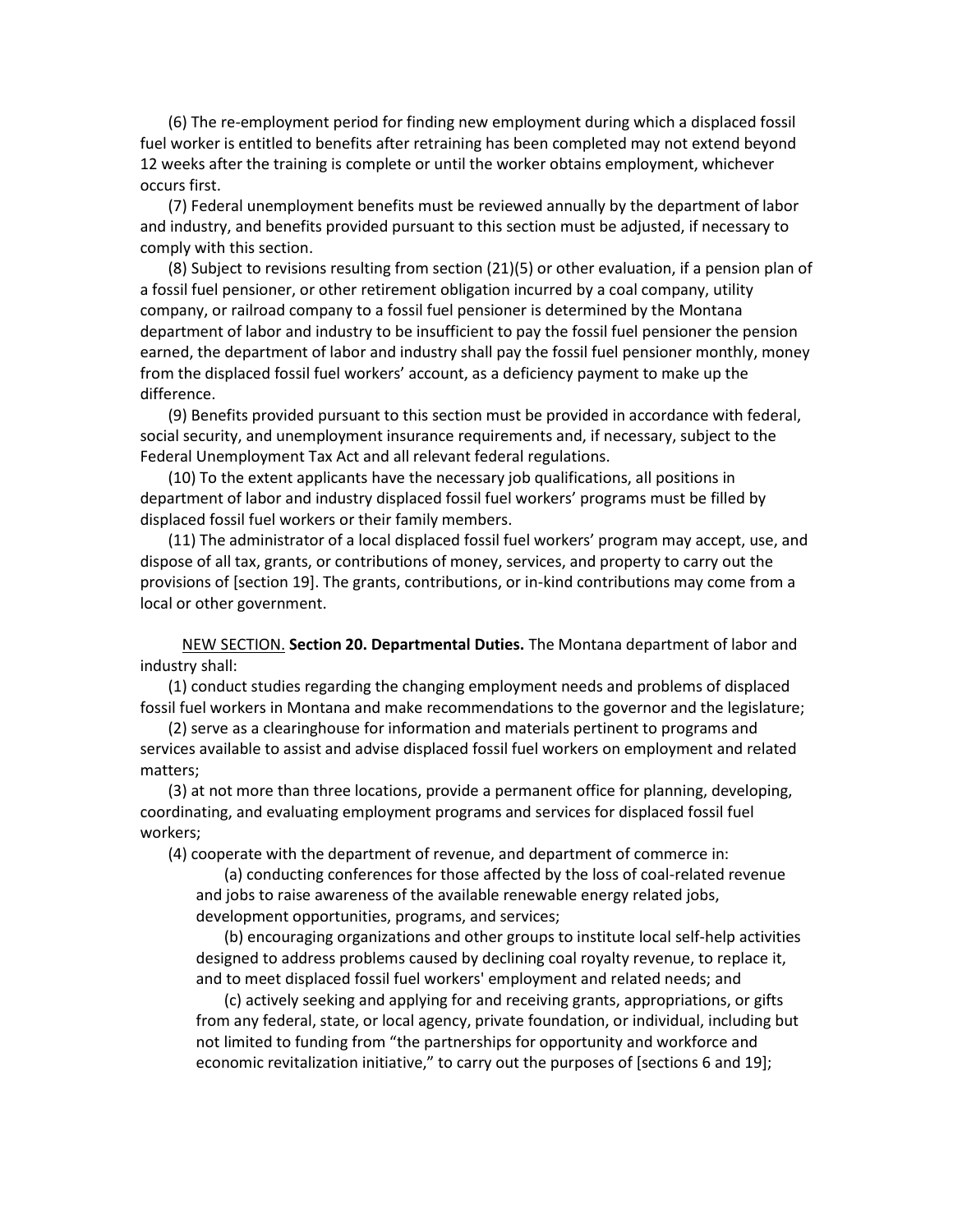(5) develop opportunities in cooperation with federal, state, and local entities and private employers to aid displaced fossil fuel workers and fossil fuel retirees in accordance with programs established pursuant to [section 19];

(6) require the administrator of [section 19] programs to report annually to the department of labor and industry;

(7) adopt rules regarding the [section 20(6)] report, requiring the report to contain an accounting of all expenditures and to evaluate the effectiveness of each program's job counseling, training, placement referral, support, and outreach services to displaced fossil fuel workers; and

(8) convey the subsection (7) report biennially to the governor and, as directed in 5-11-210, the legislature.

NEW SECTION. **Section 21. Rulemaking.** The Montana department of labor and industry may adopt rules concerning:

(1) eligibility of persons who may be served by the program established under [section 19];

(2) a graduated fee schedule for program services provided under [section 19];

(3) criteria for making grants as provided for in [sections 19 and 20];

(4) benefits available under [section 19] with benefits available under the primary Sector Business Workforce Training Act;

(5) reporting and evaluation procedures for [section 19] programs and their beneficiaries; and

(6) any other provisions necessary to carry out its duties under [sections 4 through 6, 14, 19, and 20], and this chapter.

**Section 22.** Section 69-8-103, MCA, is amended to read:

**"69-8-103. Definitions.** As used in this chapter, unless the context requires otherwise, the following definitions apply:

(1) "Assignee" means any entity, including a corporation, partnership, board, trust, or financing vehicle, to which a utility assigns, sells, or transfers, other than as security, all or a portion of the utility's interest in or right to transition property. The term also includes an entity, corporation, public authority, partnership, trust, or financing vehicle to which an assignee assigns, sells, or transfers, other than as security, the assignee's interest in or right to transition property.

(2)"Board" means the board of investments created by 2-15-1808.

(3) "Carbon offset provider" means a qualified third-party entity that arranges for projects or actions that either reduce carbon dioxide emissions or increase the absorption of carbon dioxide.

(4) "Cooperative utility" means:

(a) a utility qualifying as an electric cooperative pursuant to Title 35, chapter 18; or

(b) an existing any municipal electric utility as of May 2, 1997.

(5) "Cost-effective carbon offsets" means any combination of certified actions that are taken to reduce carbon dioxide emissions or that increase the absorption of carbon dioxide, which collectively do not increase the cost of electricity produced annually on a per-megawatt-hour basis by more than 2.5%, including:

(a) actions undertaken by the applicant that reduce carbon dioxide emissions or that increase the absorption of carbon dioxide from a facility or equipment used to generate electricity; or

(b) actions by a carbon offset provider on behalf of the applicant.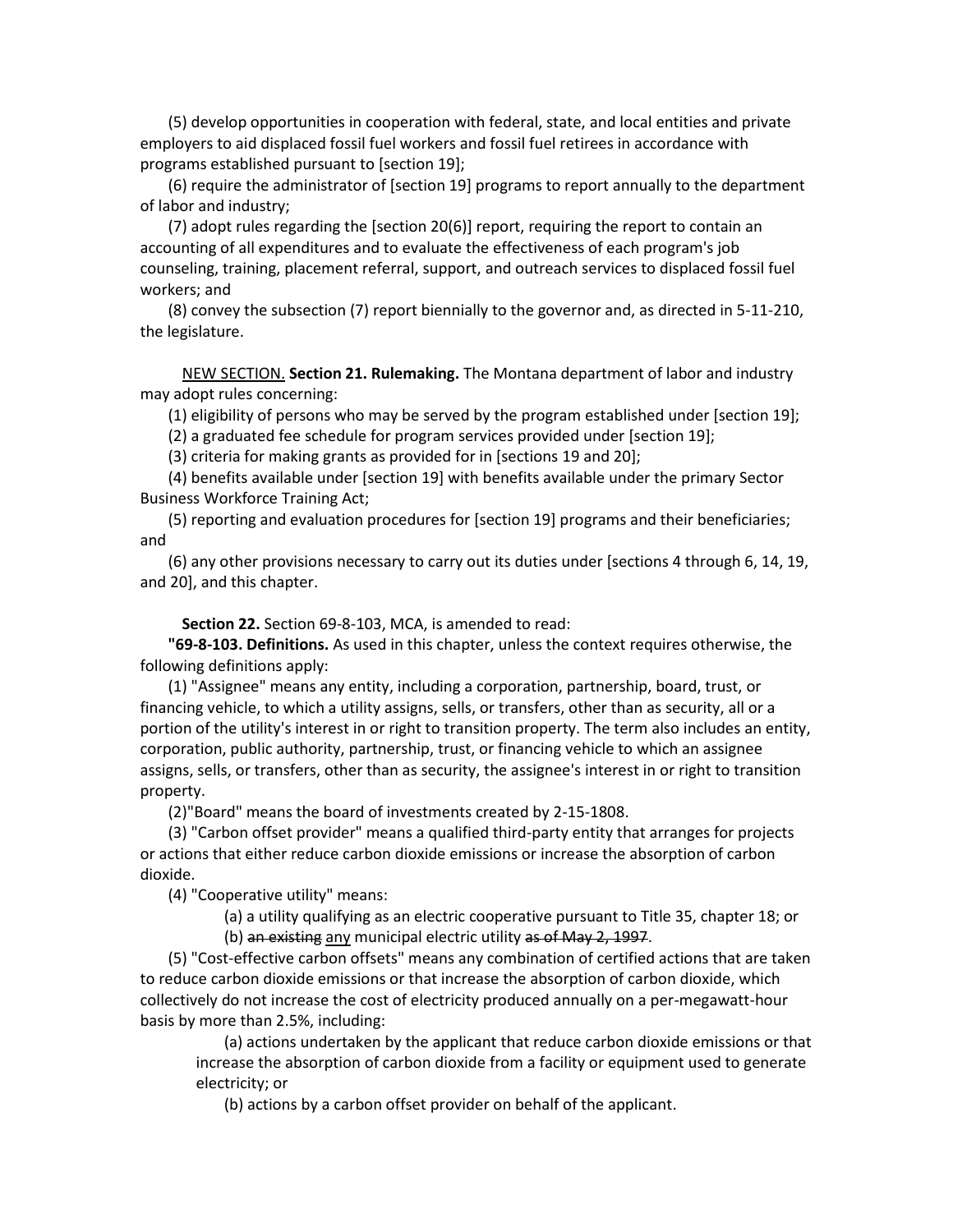(6) "Customer-generator" means a user of a net metering system who complies with all safety standards specified in 69-8-604 as certified by a licensed professional engineer, master, journeyman electrician, or state or local code inspector.

(7) "Distribution facilities" means those facilities by and through which electricity is received from transmission facilities and distributed to a retail customer and that are controlled or operated by a utility.

(8) "Electricity supply costs" means the actual costs incurred in providing electricity supply service through power purchase agreements, demand-side management, and energy efficiency programs, including but not limited to:

(a) capacity costs;

(b) energy costs;

(c) fuel costs;

(d) ancillary service costs;

(e) transmission costs, including congestion and losses;

(f) planning and administrative costs; and

(g) any other costs directly related to the purchase of electricity and the management and provision of power purchase agreements.

(9) "Electricity supply resource" means:

(a) contracts for electric capacity and generation;

(b) plants owned or leased by a utility or equipment used to generate electricity;

(c) customer load management and energy conservation programs; or

(d) other means of providing adequate, reliable service to customers, as determined by the commission.

(10) "Electricity supply service" means the provision of electricity supply and related services through power purchase agreements, the acquisition and operation of electrical generation facilities, demand-side management, and energy efficiency programs.

(11) "Financing order" means an order of the commission adopted in accordance with 69-8- 503 that authorizes the imposition and collection of fixed transition amounts and the issuance of transition bonds.

(12)(a) "Fixed transition amounts" means those nonbypassable rates or charges, including but not limited to:

- (i) distribution;
- (ii) connection;
- (iii) disconnection; and

(iv) termination rates and charges that are authorized by the commission in a financing order to permit recovery of transition costs and the costs of recovering, reimbursing, financing, or refinancing the transition costs and of acquiring transition property through a plan approved by the commission in the financing order, including the costs of issuing, servicing, and retiring transition bonds.

(b) If requested by the utility in the utility's application for a financing order, fixed transition amounts must include nonbypassable rates or charges to recover federal and state taxes in which the transition cost recovery period is modified by the transactions approved in the financing order.

(13) "Generation assets cost of service" means a return on invested capital and all costs associated with the acquisition, construction, administration, operation, and maintenance of a plant or equipment owned or leased by a public utility and used for the production of electricity.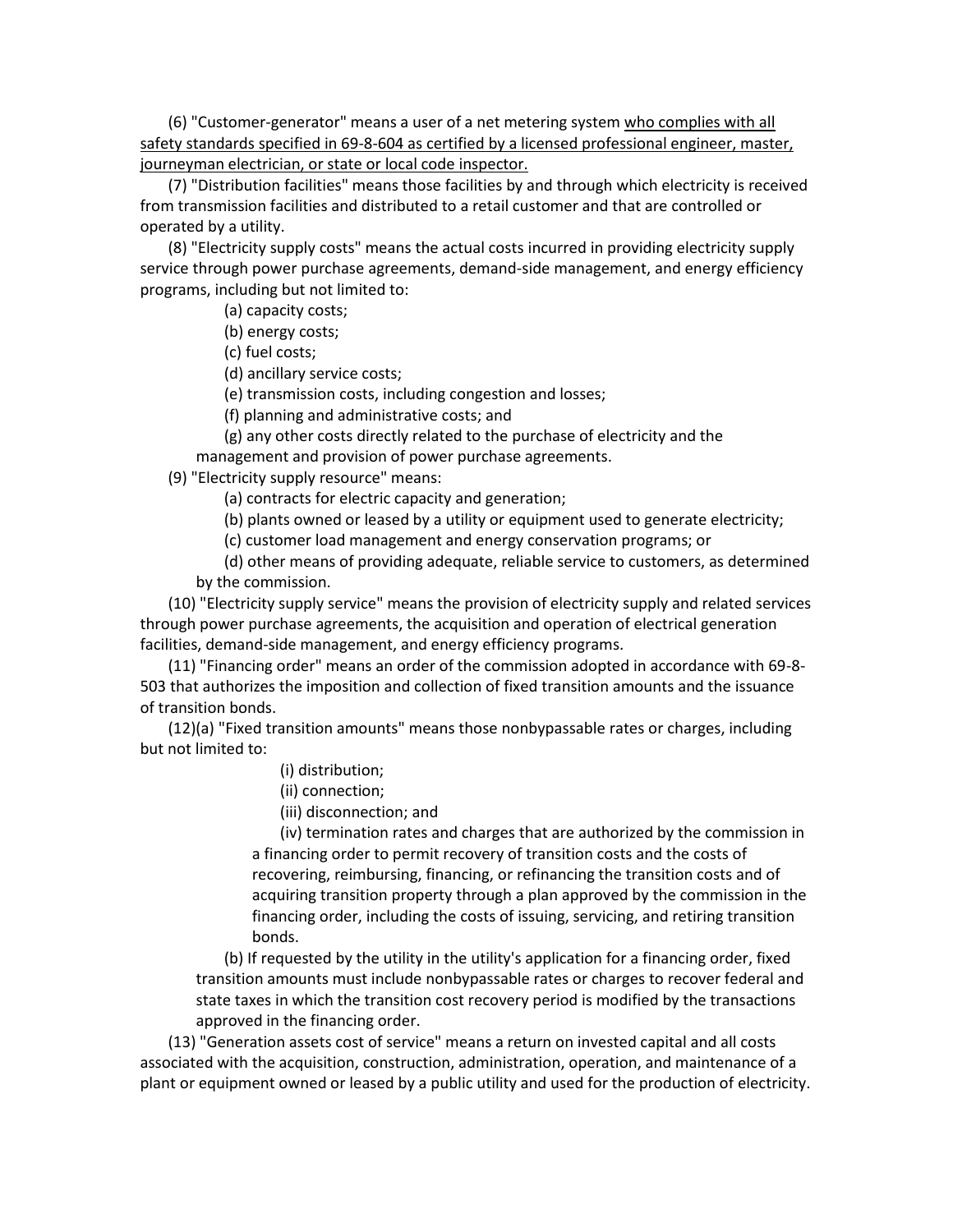(14) "Government entity" means a city, county, consolidated city-county, school district, state agency, unit of the Montana university system, tribal government, or federal government entity.

 $(14)(15)$  "Interested person" means a retail electricity customer, the consumer counsel established in 5-15-201, the commission, or a utility.

(15)(16) "Large customer" means, for universal system benefits programs purposes, a customer with an individual load greater than a monthly average of 1,000 kilowatt demand in the previous calendar year for that individual load.

 $(16)(17)$  "Local governing body" means a local board of trustees of a rural electric cooperative utility.

 $(17)(18)$  "Low-income customer" means those energy consumer households and families with incomes at or below industry-recognized levels that qualify those consumers for lowincome energy-related assistance.

(19) "Neighborhood renewable energy facility" means a community renewable energy project that:

(a) is more than 50 kilowatts of generating capacity in size;

(b) is connected to a public utility's distribution or transmission system behind a production meter that can record the cumulative kilowatt hours produced by the neighborhood renewable energy facility;

(c) produces electricity for which two or more neighborhood renewable energy facility customers within the same public utility service territory receive an on-bill credit from the public utility for renewable energy produced by the neighborhood renewable energy facility;

(d) unless it demonstrates to the commission that a different percentage should apply, has a minimum of 3% of the neighborhood renewable energy facility system capacity assigned to the public utility's low-income customers, as defined in 69-8-103;

(e) has all of its neighborhood renewable energy facility customers living within one mile of each other and within ten miles from the neighborhood renewable energy facility;

(f) has all of its neighborhood renewable energy facility customers and the neighborhood renewable energy facility connected to the same public utility; and

(g) pays all workers involved in construction and operation of the facility no less than the prevailing wage established under 18-2-411 through 18-2-419 while giving hiring preference to bona fide Montana residents required by 69-3-2005(3)(a).

(20) "Neighborhood renewable energy facility customer" means a public utility retail customer, small customer or customer-generator receiving an on-bill credit for electricity generated by a neighborhood renewable energy facility.

(21) "Neighborhood renewable energy facility owner" means a local owner that owns a neighborhood renewable energy facility.

(18)(22) "Net metering" means measuring the difference between the electricity distributed to and the electricity generated by a customer-generator that is fed back to the distribution system during the applicable billing period.

(19)(23) "Net metering system" means a facility, with or without behind the meter battery storage associated with it, for the production of electrical energy that:

(a) uses as its fuel solar, wind, or hydropower;

(b) has a generating capacity of not more than 50 kilowatts;

(c)(b) unless it is a neighborhood renewable energy facility, is located on the customer-generator's premises;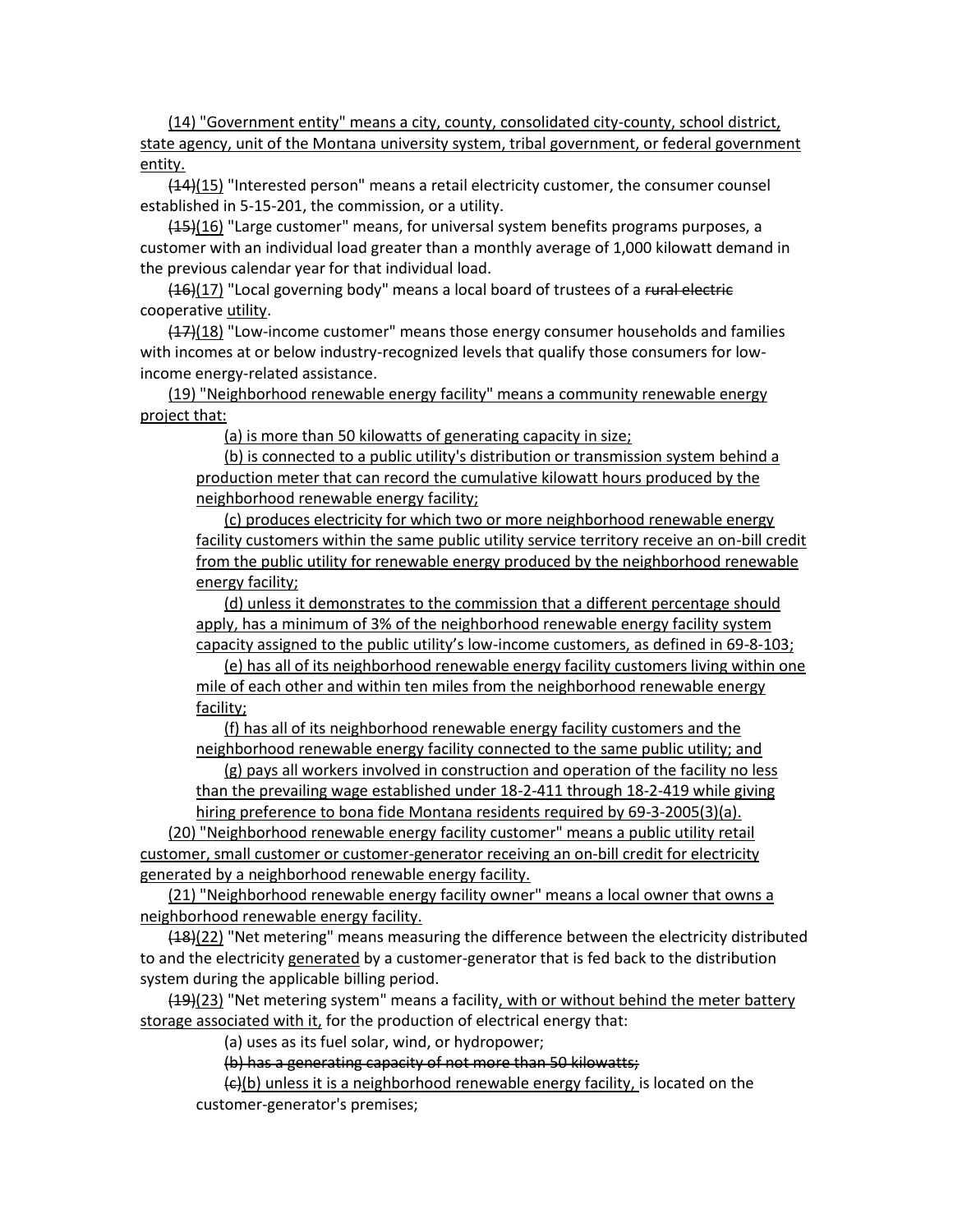$(d)(c)$  operates in parallel with the utility's distribution facilities; and

(d) complies with all safety standards specified in 69-8-604 as certified by a licensed professional engineer, master, journeyman electrician, or state or local code inspector; and

(e) is intended primarily to offset part or all of the customer-generator's requirements for electricity and unless it is a neighborhood renewable energy facility:

(i) has a generating capacity of not more than 100 kilowatts; or

(ii) if the customer-generator is a government entity, church, or other nonprofit corporation, has a generating capacity of not more than 250 kilowatts.

(20)(24) "Nonbypassable rates or charges" means rates or charges that are approved by the commission and imposed on a customer to pay the customer's share of transition costs or universal system benefits programs costs even if the customer has physically bypassed either the utility's transmission or distribution facilities.

(25) "On-bill credit" means a credit of kilowatt hours applied to a neighborhood renewable energy facility customer's account by a public utility to offset the consumption of electrical energy.

 $(21)(26)$  "Public utility" has the meaning of a public utility regulated by the commission pursuant to Title 69, chapter 3, on May 2, 1997, including the public utility's successors or assignees.

(22)(27) "Qualifying load" means, for payments and credits associated with universal system benefits programs, all nonresidential demand-metered accounts of a large customer within the utility's service territory in which the customer qualifies as a large customer.

(23)(28) "Retail customer" means a customer that purchases electricity for residential, commercial, or industrial end-use purposes and does not resell electricity to others.

(24)(29) "Transition bondholder" means a holder of transition bonds, including trustees, collateral agents, and other entities acting for the benefit of that bondholder.

(25)(30) "Transition bonds" means any bond, debenture, note, interim certificate, collateral, trust certificate, or other evidence of indebtedness or ownership issued by the board or other transition bonds issuer that is secured by or payable from fixed transition amounts or transition property. Proceeds from transition bonds must be used to recover, reimburse, finance, or refinance transition costs and to acquire transition property.

 $(26)(31)$  "Transition charge" means a nonbypassable rate or charge to be imposed on a customer to pay the customer's share of transition costs.

(27)(32) "Transition cost recovery period" means the period beginning on July 1, 1998, and ending when a utility customer does not have any liability for payment of transition costs. (28)(33) "Transition costs" means:

(a) a public utility's net verifiable generation-related and electricity supply costs, including costs of capital, that become unrecoverable as a result of the implementation of federal law requiring retail open access or customer choice or of this chapter;

(b) those costs that include but are not limited to:

(i) regulatory assets and deferred charges that exist because of current regulatory practices and can be accounted for up to the effective date of the commission's final order regarding a public utility's transition plan and conservation investments made prior to universal system benefits charge implementation;

(ii) nonutility and utility power purchase contracts executed before May 2, 1997, including qualifying facility contracts;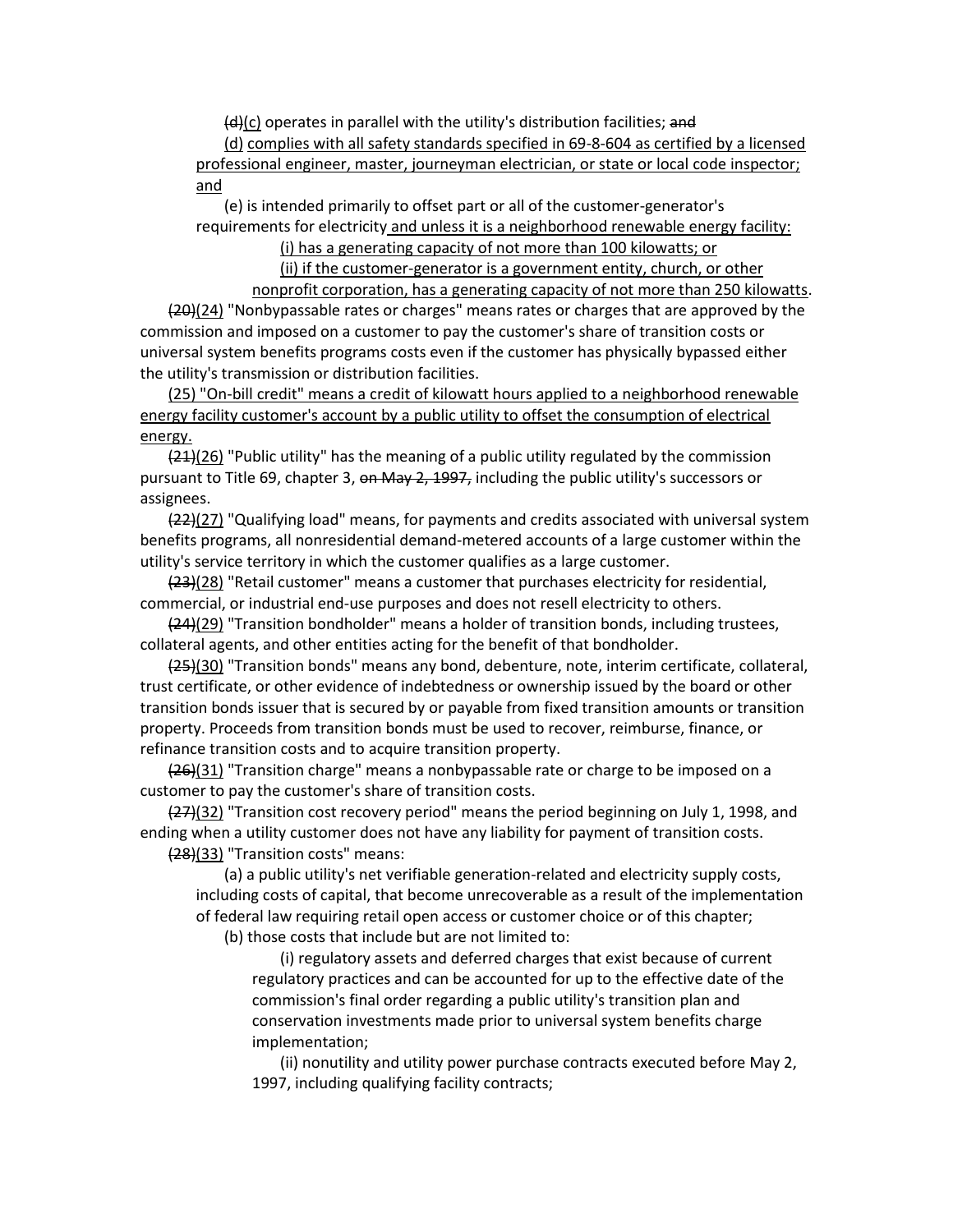(iii) existing generation investments and supply commitments or other obligations incurred before May 2, 1997, and costs arising from these investments and commitments;

(iv) the costs associated with renegotiation or buyout of the existing nonutility and utility power purchase contracts, including qualifying facilities and all costs, expenses, and reasonable fees related to issuing transition bonds; and

(v) the costs of refinancing and retiring of debt or equity capital of the public utility and associated federal and state tax liabilities or other utility costs for which the use of transition bonds would benefit customers.

 $(29)(34)$  "Transition property" means the property right created by a financing order, including without limitation the right, title, and interest of a utility, assignee, or other issuer of transition bonds to all revenue, collections, claims, payments, money, or proceeds of or arising from or constituting fixed transition amounts that are the subject of a financing order, including those nonbypassable rates and other charges and fixed transition amounts that are authorized by the commission in the financing order to recover transition costs and the costs of recovering, reimbursing, financing, or refinancing the transition costs and acquiring transition property, including the costs of issuing, servicing, and retiring transition bonds. Any right that a utility has in the transition property before the utility's sale or transfer or any other right created under this section or created in the financing order and assignable under this chapter or assignable pursuant to a financing order is only a contract right.

(30)(35) "Transmission facilities" means those facilities that are used to provide transmission services as determined by the federal energy regulatory commission and the commission and that are controlled or operated by a utility.

(31)(36) "Universal system benefits charge" means a nonbypassable rate or charge to be imposed on a customer to pay the customer's share of universal system benefits programs costs.

(32)(37) "Universal system benefits programs" means public purpose programs for:

(a) cost-effective local energy conservation;

(b) low-income customer weatherization;

(c) renewable resource projects and applications, including those that capture unique social and energy system benefits or that provide transmission and distribution system benefits;

(d) research and development programs related to energy conservation and renewables;

(e) market transformation designed to encourage competitive markets for public purpose programs; and

(f) low-income energy assistance.

(33)(38) "Utility" means any public utility or cooperative utility."

**Section 23.** Section 69-8-603, MCA, is amended to read:

**"69-8-603. Net energy measurement calculation.** Consistent with the other provisions of this part, and except as provided in [section 27], the net energy measurement must be calculated in the following manner:

(1) The public utility shall measure the net electricity produced or consumed during the billing period, in accordance with normal metering practices.

(2) If the electricity supplied by the public utility exceeds the electricity generated by the customer-generator and fed back to the public utility during the billing period, or exceeds the on-bill credit allocated to the neighborhood renewable energy facility customer during the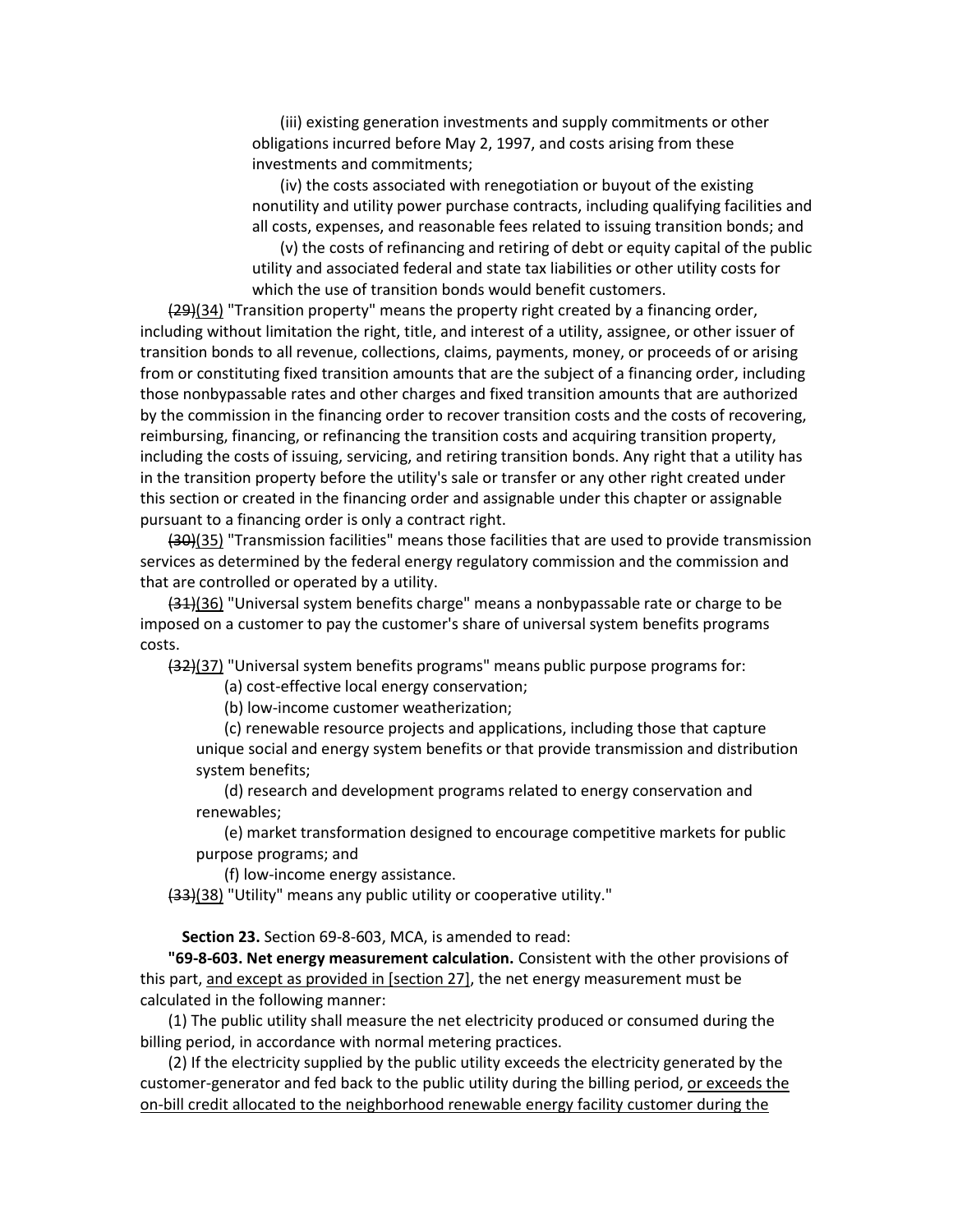billing period, the customer-generator or neighborhood renewable energy facility customer must be billed for the net electricity supplied by the public utility, and billed at the appropriate rate pursuant to 69-3-306, in accordance with 69-8-602 and [HB 219, sections 1 through 3}] [sections 69-8-610, 69-8-611 and 69-8-612].

 $(3)(3)(a)$  Subject to 69-8-602 and  $(HB 219,$  sections 1 through 3}][sections 69-8-610, 69-8-611 and 69-8-612], if electricity generated by the a customer-generator who has only one separately metered account, or if electricity on-bill credited to a neighborhood renewable energy facility customer exceeds the electricity supplied by the public utility, the customergenerator or neighborhood renewable energy facility customer must be:

> $(a)$ (i) billed at the appropriate rate pursuant to 69-3-306 for that billing period; and

(b)(ii) credited for the excess kilowatt hours generated or on-bill credited during the billing period, with this kilowatt-hour credit appearing on the bill for the following billing period.

(b) Subject to 69-8-602 and [sections 69-8-610, 69-8-611 and 69-8-612], except as provided in subsection (3)(d) and in accordance with subsection (3)(f), at the end of each monthly billing period a public utility shall carry over any excess kilowatt-hour credits earned by the customer-generator who has more than one separately metered account and apply those credits to the bill for any of the customer-generator's separately metered accounts. Separately metered accounts may include a public utility account for a corporation of which the customer-generator is an owner.

(c) A separately metered account must:

(i) be for a location on the customer-generator's contiguous or abutting property;

(ii) be for electricity used only for the customer-generator's requirements as measured for that location, and

(iii) comply with all safety standards specified in 69-8-604 as certified by a licensed professional engineer, master, journeyman electrician, or state or local code inspector.

(d) Unless it is permitted by the tariff established by the commission, pursuant to 69-8-602, excess kilowatt-hour credits may not reduce minimum monthly fees imposed by the public utility in accordance with 69-8-602.

(e) If excess kilowatt-hour credits are applied to a separate meter in accordance with subsection (3)(b) that is in a different rate class, the kilowatt-hour credit must offset a kilowatt hour of electricity consumption.

(f) A customer-generator applying excess kilowatt-hour credits to a separately metered account shall:

(i) give at least 60 days' notice to a public utility that additional meters will be included in meter aggregation in accordance with this subsection (3)(f);

(ii) designate the rank order for the meters to which net metering credits are to be applied; and

(iii) at least 60 days in advance of the next 12-month billing period, notify the public utility if the designation of rank provided in accordance with subsection (3)(f)(ii) will be changed.

(4) On January 1, April 1, July 1, or October 1 of each year, as designated by the customergenerator or neighborhood renewable energy facility customer as the beginning date of a 12 month billing period, any remaining unused kilowatt-hour credit credits accumulated during the previous 12 months must be granted forfeited to the public utility and treated in accordance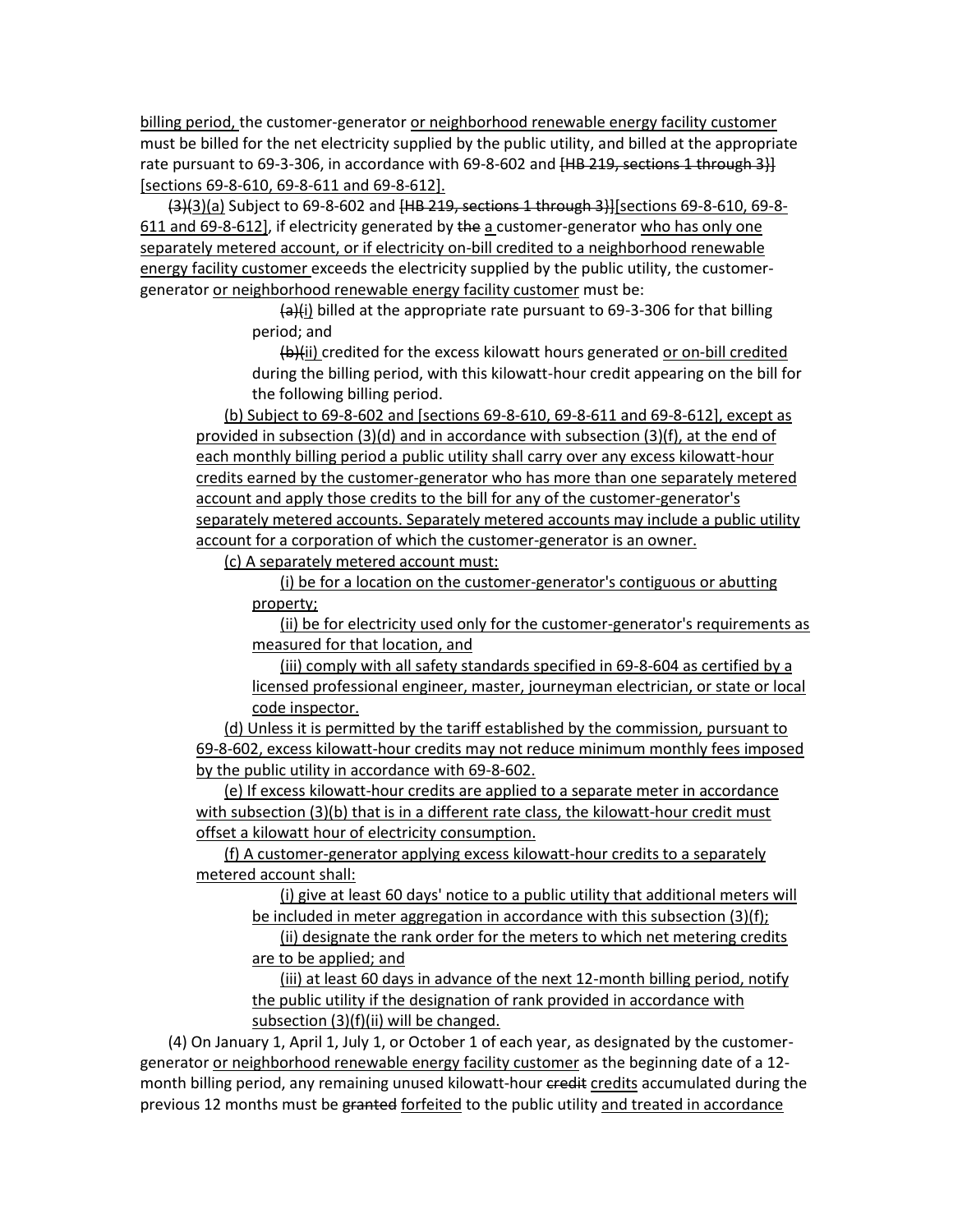with subsection 5 without any compensation to the customer-generator or neighborhood renewable energy facility customer, except as provided by subsection 5(d).

(5)(a) On or before March 1 of each year, the public utility shall transfer all kilowatt-hour credits forfeited during the preceding calendar year to every customer on its Montana system who is eligible, at the date of transfer, to receive low income energy assistance pursuant to 69- 8-103(37)(f) and 69-8-402.

(b) Each customer entitled to receive forfeited kilowatt hour credits pursuant to subsection 5(a) shall:

(i) receive a share of the forfeited credits calculated by dividing the number of forfeited kilowatt-hour credits by the number of customers eligible to receive the credits and assigning the resulting number of credits to each eligible customer; and

(ii) have their bill credited at the retail rate of the tariff they are being charged on.

(c) Kilowatt-hour credits assigned to recipients of low-income energy assistance pursuant to this subsection may not be used by the public utility to reduce any obligation the public utility otherwise has pursuant to 69-8-402.

(d)(i) If a public utility has not already purchased the renewable energy credits from the customer-generator, the public utility shall pay the customer-generator or neighborhood renewable energy facility customer for the renewable energy credits associated with the forfeited kilowatt-hours at the added rate it charges its retail customers to purchase renewable electricity or at a rate set by the commission. (ii) The public utility may credit renewable energy credits purchased pursuant to subsection 5(d)(i) toward meeting its 69-3-2004(2)(b) obligation."

NEW SECTION. **Section 24. Neighborhood renewable energy facility.** (1) A public utility shall allow a neighborhood renewable energy facility to be interconnected to its distribution or transmission system, regardless of whether or not the facility has behind the meter or in front of the meter battery storage associated with it, if:

(a) the facility complies with all safety standards in 69-8-604 as certified by a licensed professional engineer;

(b) the facility was constructed by licensed electricians supervised by a master electrician in compliance with 37-68-102 and 37-68-103(3)(b); and

(c) the facility owner provides the public utility with:

(i) a single point of connection with the public utility system and name of a person to deal with;

(ii) a list of all of its neighborhood renewable energy facility customers and their associated accounts that are to receive an on-bill credit for electricity generated by the neighborhood renewable energy facility; such list to be updated no more than once a month; and

(iii) the percentage of the total kilowatt-hour amount of electricity to be generated monthly by the neighborhood renewable energy facility, and the associated renewable energy credit, to be assigned to each neighborhood renewable energy facility customer account.

(2)(a)(i) A public utility shall grant an on-bill credit in accordance with this subsection and rules adopted by the commission to neighborhood renewable energy facility customers.

> (ii) For purposes of administering on-bill credits, each neighborhood renewable energy facility customer is equivalent to a customer-generator who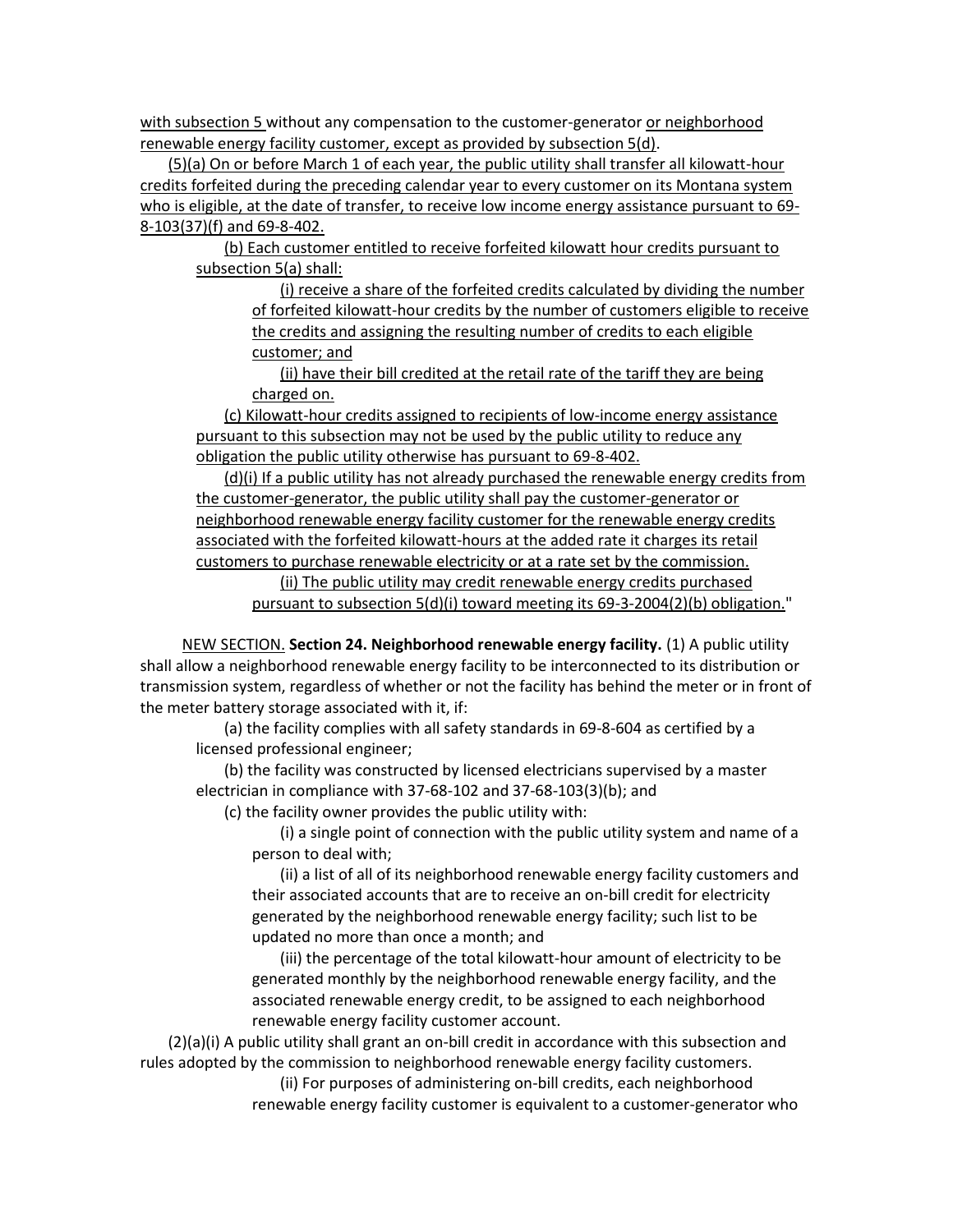has generated the amount of electricity allocated to that neighborhood renewable energy facility customer pursuant to subsection 2(a)(i).

(iii) After electricity has been allocated to the neighborhood renewable energy facility customer, subject to subsection (2)(b) and (2)(c), the provisions of 69-8-603(2), 69-8-603(3)(a), 69-8-603(4), and 69-8-603(5) must apply to the neighborhood renewable energy facility customer's account with the public utility as if that neighborhood renewable energy facility customer were a customer-generator.

(b) A public utility may charge a neighborhood renewable energy facility customer a fee, established by the commission, to cover reasonable expenses for:

(i) administering neighborhood renewable energy facility on-bill credits, and

(ii) any unbundled transmission facility or distribution facility costs involved in delivering, from the neighborhood renewable energy facility to the customer, the amount of electricity included in the on-bill credit for that customer's account.

(c) When a neighborhood renewable energy facility customer ceases to hold the account receiving the on-bill credit, at the request of that customer or the neighborhood renewable energy facility owner, the public utility shall transfer the onbill credit to a new eligible neighborhood renewable energy facility customer or customers.

(3) The commission may generally implement, create rules for, and enforce the provisions of [section 24], including but not limited to matters involving:

(a) fees a public utility may charge a neighborhood renewable energy facility customer or owner;

(b) on-bill credits requirements and accounting practices; and

(c) safety and power quality requirements for a neighborhood renewable energy facility.

**Section 25.** Section 69-8-605, MCA, is amended to read:

**69-8-605. Applicability.** (1) Except for compliance with 69-8-602(1), and 69-8-603(5) this This part [Title 69, Chapter 8, part 6 including section 24] does not apply to cooperative utilities. corporations organized under Title 35, chapter 18.

(2) The governing body of a cooperative utility may adopt the provisions of title 69, chapter 8 part 6 from which it has been exempted by 69-8-605(1).

**Section 26.** Section 69-8-610 {HB 219, section 1}, MCA, is amended to read:

**"69-8-610. Cost-benefit analysis.** (1) Before April 1, 2018, a public utility shall:

(a) conduct a study of the costs and benefits of customer-generators as defined in 69-8-103; and

(b) submit the study to the commission for the purpose of making determinations in accordance with the commission's 69-3-324 authority, a public utility's general rate case pursuant to 69-8-611 {HB 219, section 2}.

(2) The public utility may engage independent consultants or advisory services to complete a cost-benefit study. Costs are recoverable in rates.

(3) After May 3, 2017, *[the effective date of this section*] the commission may establish minimum information required for inclusion in a study conducted by a public utility in accordance with subsection (1)(a).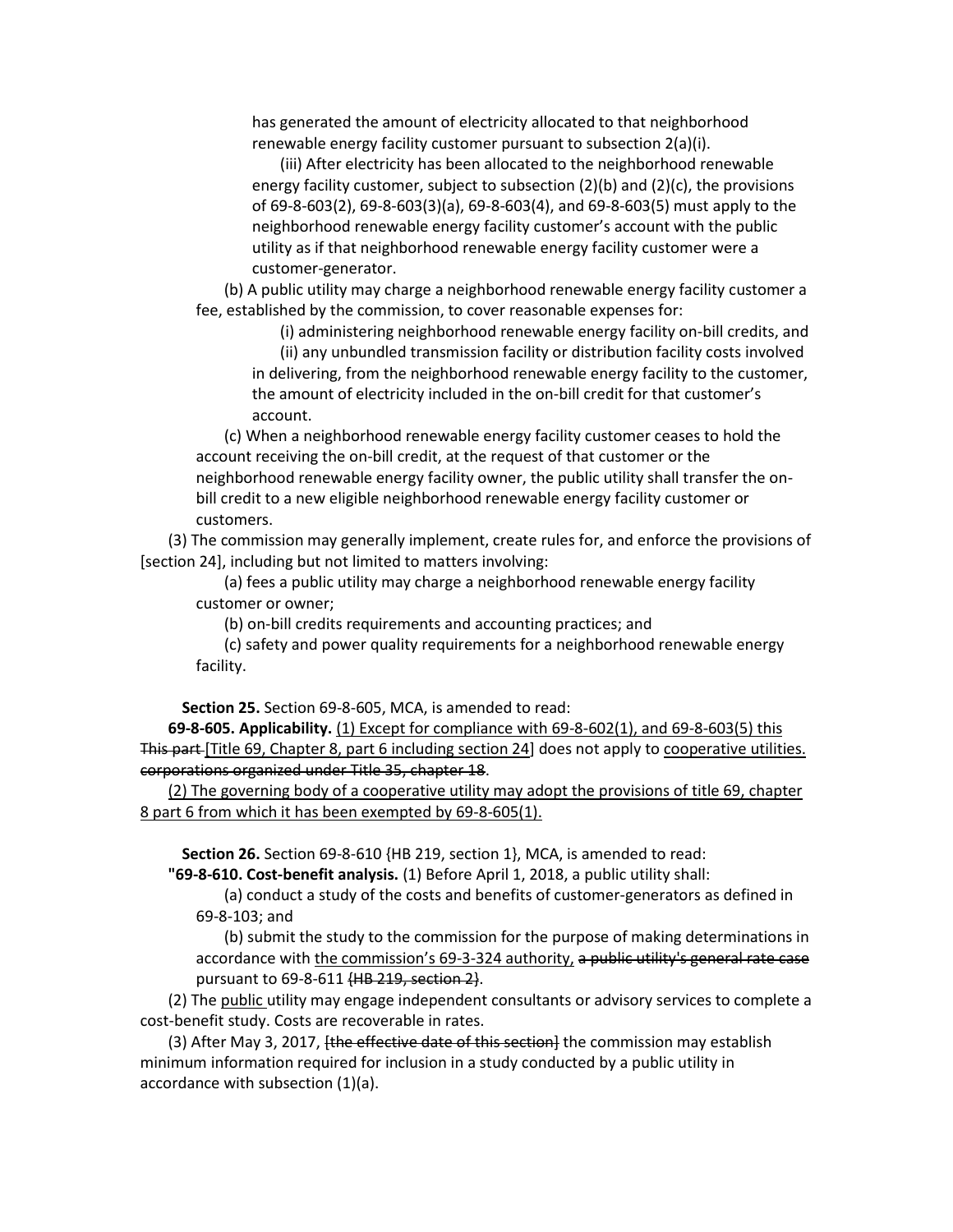**Section 27.** Section 69-8-611 {HB 219, section 2}, MCA, is amended to read:

**"69-8-611. Classification of service -- net metering customers.** (1) After a study is completed in accordance with 69-8-610  $(HB 219, \text{section } 1)$  and subject to subsections (2) and (4) of this section, if, in accordance with the commission's 69-3-324 authority, the commission finds that customer-generators or neighborhood renewable energy facility customers, or both should be served under a separate classification of service as part of a public utility's general rate case, it shall establish appropriate classifications and rates based on the commission's findings relative to:

(a) the public utility system benefits of the net metering or neighborhood renewable energy facility resource; and

(b) the cost to provide service to customer-generators or neighborhood renewable energy facility customers, whose systems do not include behind the meter battery backup; and

(c) the cost to provide service to customer-generators or neighborhood renewable energy facility customers, whose systems include behind the meter battery backup.

(2) The commission may, based on differences between net metering systems, or neighborhood renewable energy facility systems, establish subclassifications and rates as part of a public utility's general rate case.

(3) The commission may approve separate production or consumption rates for customergenerators' or neighborhood renewable energy facility customers production and consumption and require separate metering subject to 69-8-602 if it finds it is in the public interest and as part of a public utility's general rate case.

(4) If a public utility files a general rate case in accordance with Title 69, chapter 3, the general rate case must include the study required in accordance with 69-8-610 <del>(HB 219, section</del> 1} and be used by the commission to meet the requirements of the review of classifications of service required in this section.

**Section 28.** Section 90-4-1202, MCA, is amended to read:

**"90-4-1202. Definitions.** Unless the context requires otherwise, in this part, the following definitions apply:

(1) "Ancillary services" has the meaning provided found in 69-3-2003.

(2) "Bond" means bond, note, or other obligation.

(3) "Clean renewable energy bonds" means one or more bonds issued by a governmental body pursuant to section 54 of the Internal Revenue Code, 26 U.S.C. 54, and this part.

(4) "Commission" means the public service commission provided for in 69-1-102.

(5) "Governing authority" means a council, board, or other body governing the affairs of the governmental body.

(6) "Governmental body" means a city, town, county, school district, consolidated citycounty, Indian tribal government, or any other political subdivision of the state, however organized.

(7) "Intermittent generation resource" means a generator that operates on a limited and irregular basis due to the inconsistent nature of its fuel supply, which is primarily wind or solar power.

(8) "Internal Revenue Code" has the meaning provided found in 15-30-2101.

(9) "Project" means:

(a) a facility qualifying as a "qualified project" within the meaning of section  $54(d)(2)$ of the Internal Revenue Code, 26 U.S.C. 54(d)(2);

(b) a community renewable energy project as defined in  $693-2003(4)(a)(5)(a)$ ; or